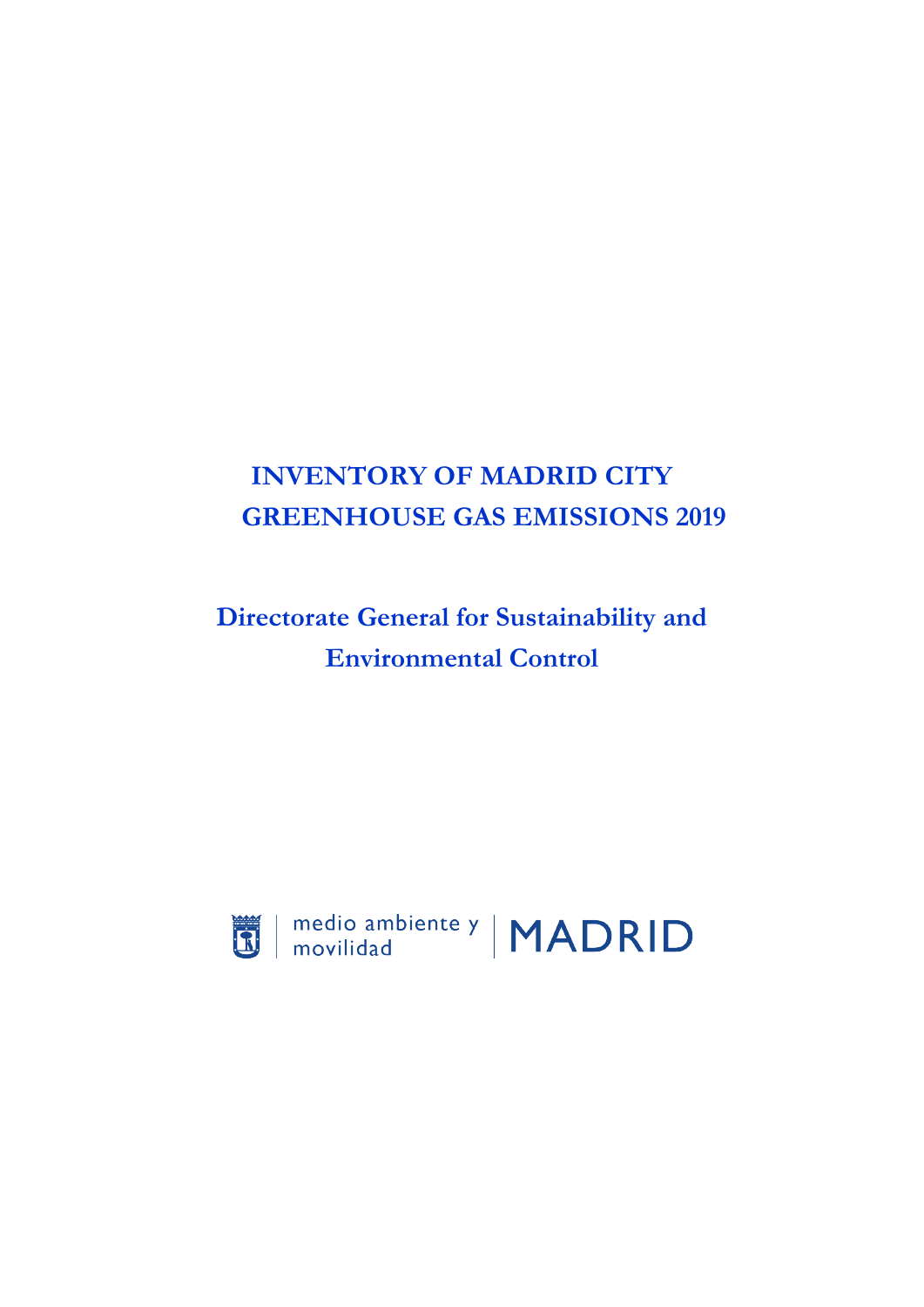# **INVENTORY OF MADRID CITY GREENHOUSE GAS EMISSIONS 2019**

# *DG for Sustainability and Environmental Control*

*September 2019*



Prepared by:

Fundación para el Fomento de la Innovación Industrial (F2I2)

Escuela Técnica Superior de Ingenieros Industriales

Technical University of Madrid (U.P.M.)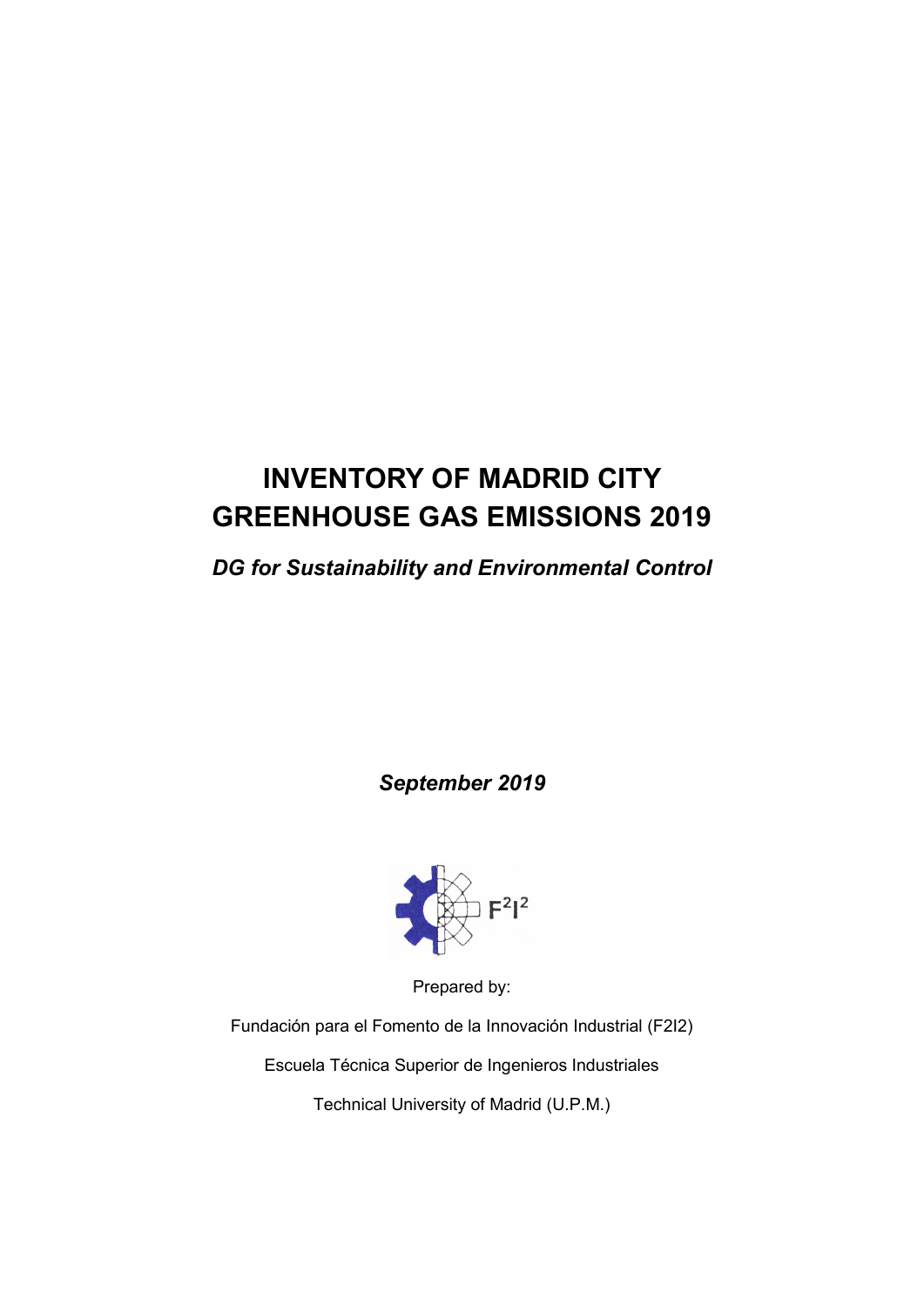## **1 INTRODUCTION**

## *1.1 Background*

Tackling climate change, due to the complex nature of the phenomenon, requires designing a wide range of measures continuously over time, both to mitigate greenhouse gas (GHG) emissions and to minimize the negative impacts arising from the phenomenon itself, and to take advantage of the opportunities that the process offers in terms of efficiency and improved quality of life.

In order that climate change mitigation measures can be properly implemented and planned, so that they are as effective as possible, it is absolutely necessary to have the information required. In this respect, two strategic information tools are essential for planning actions and being able to track progress: an energy balance and an emissions inventory.

The Air Pollutant Emissions Inventory relies on the CORINAIR methodology, which is coordinated by the European Environment Agency (EEA), and meets the requirements established by the Intergovernmental Panel on Climate Change (IPCC) and the Task Force on Emission Inventories and Projections of the United Nations Economic Commission for Europe (TFEIP - UNECE).

The Energy balance of the municipality of Madrid, from its first edition in 2006, is compiled according to a methodology developed by the working team of the *Fundación para el Fomento de la Innovación Industrial* (F2I2), following the guidelines of the International Energy Agency and the Spanish Ministry for the Ecological Transition (MITECO), specifically adapted to the singularities of Madrid city (Pérez et al., 2019).

The City Council of Madrid is firmly committed to tackling climate change and, some years ago, acquired these two instruments, whose different editions made it possible to more precisely draw up the *Plan for the Sustainable Use of Energy and Climate Change Prevention 2008* that Council Meeting adopted in June 2008. This Plan has been applied to strengthen the actions that, for years, the City Council has been successfully implementing in this field, as shown by the results achieved so far in the framework of the targets of the Kyoto Protocol. With the *Plan for the Sustainable Use of Energy and Climate Change Prevention - Horizon 2020*, which sets more ambitious goals, Madrid was able to continue progressing in the fight against climate change and be in a position to meet future GHG reduction targets. In September 2017, the city adopted the so-called *Plan A: The Air Quality and Climate Change Plan for the City of Madrid* (hereinafter Plan A). It is a municipal tool aimed at reducing air pollution, helping to prevent climate change, and defining adaptation strategies. The Plan A fixed the GHG emissions reductions to be achieved in 2030. In September 2019, the City Council started developing a new air quality and sustainability strategy (*M360 Strategy*), which has not set new targets for reducing GHG emissions. In March of 2021, the city of Madrid presented its *"Roadmap towards Climate Neutrality for 2050"*, which aligns municipal policies aimed at the fight against climate change with European and national policies. The main goals of this Roadmap are to reduce the GHG emissions of the city of Madrid by 65% in 2030, compared to 1990, and to achieve climate neutrality in 2050.

## *1.2 Boundary setting and gases*

The boundary of the inventory comprises the boundary of the Madrid municipality, where the Madrid City Council has the jurisdictional authority.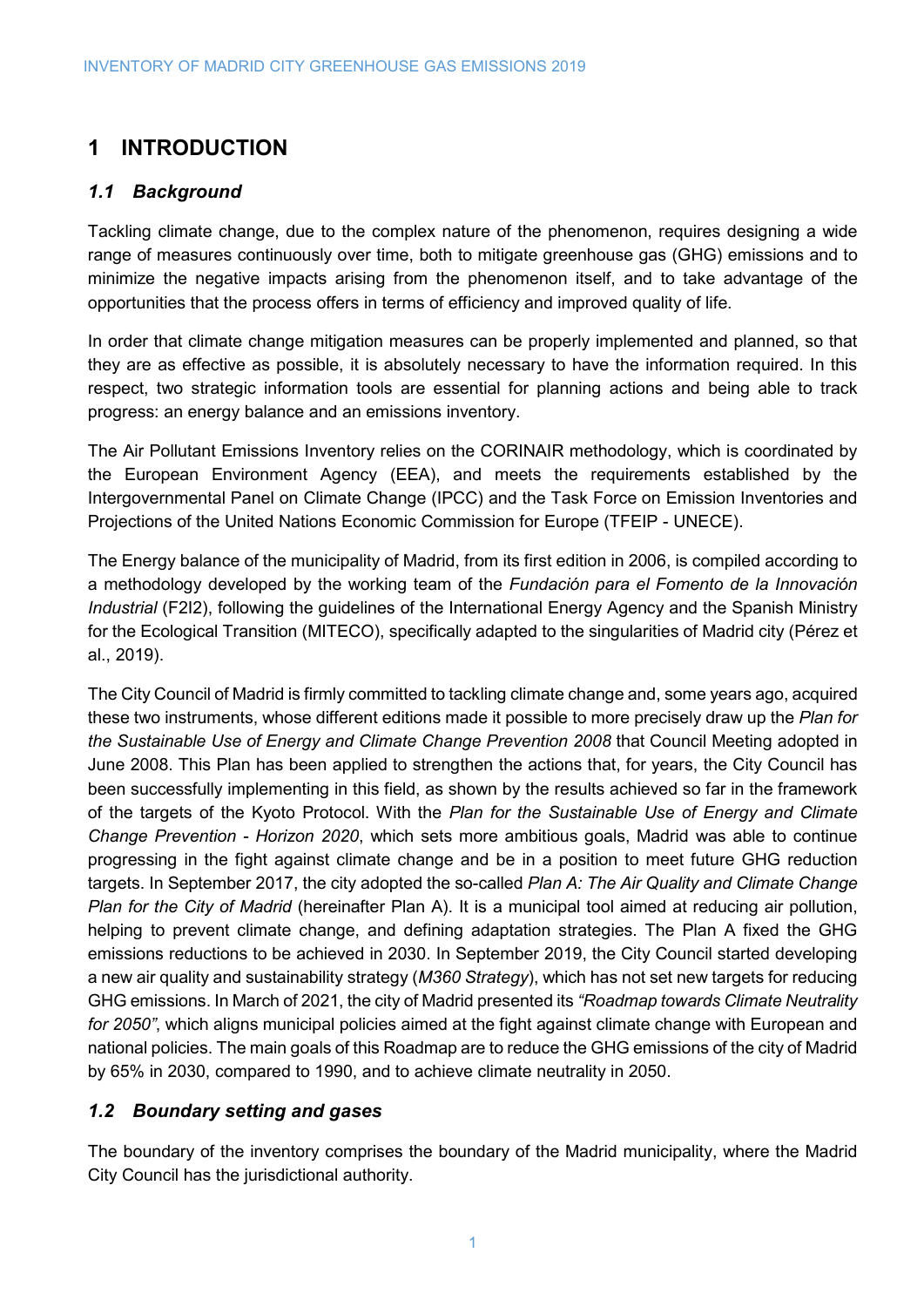The GHG emissions sources are:

- Direct or "Scope 1" emissions: All direct emissions from sources within the boundary of the municipality

- Indirect or "Scope 2 + Scope 3" emissions: Energy-related emissions that occur outside the boundary of the municipality as a consequence of consumption of grid-supplied electricity (Scope 2 emissions), including associated transmission and distribution losses (Scope 3 emissions)

Regarding Scope 1, emission sources have been grouped according to the Selected Nomenclature for sources of Air Pollution (SNAP), shown in [Table 1.](#page-3-0) Direct emissions of GHG from these activities include: carbon dioxide (CO<sub>2</sub>), nitrous oxide (N<sub>2</sub>O), methane (CH<sub>4</sub>), hydrofluorocarbons (HFCs), perfluorocarbons (PFCs) and Sulphur hexafluoride (SF $_6$ ). Emission figures are expressed in terms of  $CO<sub>2</sub>$  equivalent ( $CO<sub>2</sub>$ -eq). For this purpose, the emissions of each GHG have been weighted by their corresponding global warming potential (GWP, [Table 2\)](#page-3-1), in accordance with the Fifth Assessment Report of Intergovernmental Panel on Climate Change (IPCC, 2013).

<span id="page-3-0"></span>

| 01 | Combustion in energy and transformation industries (*)            |
|----|-------------------------------------------------------------------|
| 02 | Non-industrial combustion plants                                  |
| 03 | Combustion in manufacturing industry                              |
| 04 | Production processes                                              |
| 05 | Extraction and distribution of fossil fuels and geothermal energy |
| 06 | Solvent and other product use                                     |
| 07 | Road transport                                                    |
| 08 | Non-road transport                                                |
| 09 | Waste treatment and disposal                                      |
| 10 | Agriculture                                                       |
| 11 | Other sources and sinks (nature)                                  |
|    |                                                                   |

#### **Table 1. SNAP Nomenclature. Activity Groups**

<span id="page-3-1"></span>*(\*) Without emissions in the municipality of Madrid.*

| $\overline{\mathbf{a}}$ . The reduction of $\mathbf{b}$ or $\mathbf{b}$ and $\mathbf{c}$ and $\mathbf{c}$ . The reduction |                                                 |                       |  |  |  |  |  |
|---------------------------------------------------------------------------------------------------------------------------|-------------------------------------------------|-----------------------|--|--|--|--|--|
| <b>SPECIES</b>                                                                                                            | <b>CHEMICAL FORMULA</b>                         | <b>IPCC GWP, 2013</b> |  |  |  |  |  |
| Carbon dioxide                                                                                                            | CO <sub>2</sub>                                 |                       |  |  |  |  |  |
| Methane                                                                                                                   | CH4                                             | 28                    |  |  |  |  |  |
| Nitrous oxide                                                                                                             | N <sub>2</sub> O                                | 265                   |  |  |  |  |  |
|                                                                                                                           | <b>HYDROFLUOROCARBONS</b>                       |                       |  |  |  |  |  |
| <b>HFC-23</b>                                                                                                             | CHF <sub>3</sub>                                | 12 400                |  |  |  |  |  |
| <b>HFC-32</b>                                                                                                             | CH <sub>2</sub> F <sub>2</sub>                  | 677                   |  |  |  |  |  |
| <b>HFC-125</b>                                                                                                            | $C_2HF_5$                                       | 3 1 7 0               |  |  |  |  |  |
| <b>HFC-134a</b>                                                                                                           | $C_2H_2F_4$ (CH <sub>2</sub> FCF <sub>3</sub> ) | 1 300                 |  |  |  |  |  |
| <b>HFC-152a</b>                                                                                                           | $C_2H_4F_2$ (CH <sub>3</sub> CHF <sub>2</sub> ) | 138                   |  |  |  |  |  |
| <b>HFC-143a</b>                                                                                                           | $C_2H_3F_3$ (CF <sub>3</sub> CH <sub>3</sub> )  | 4 800                 |  |  |  |  |  |
| HFC-227ea                                                                                                                 | $C_3HF_7$                                       | 3 3 5 0               |  |  |  |  |  |
| HFC-236fa                                                                                                                 | $C_3H_2F_6$                                     | 8 0 6 0               |  |  |  |  |  |
|                                                                                                                           | <b>PERFLUOROCARBONS</b>                         |                       |  |  |  |  |  |
| Perfluoromethane (PFC-14)                                                                                                 | CF <sub>4</sub>                                 | 6630                  |  |  |  |  |  |
| Perfluoroethane (PFC-116)                                                                                                 | $C_2F_6$                                        | 11 100                |  |  |  |  |  |
| Perfluoropropane (PFC-218)                                                                                                | $C_3F_8$                                        | 8 9 0 0               |  |  |  |  |  |
| Perfluorobutane (PFC-410)                                                                                                 | $C_4F_{10}$                                     | 9 200                 |  |  |  |  |  |
|                                                                                                                           | SF <sub>6</sub>                                 |                       |  |  |  |  |  |
| Sulphur hexafluoride                                                                                                      | SF <sub>6</sub>                                 | 22 800                |  |  |  |  |  |

#### **Table 2. Individual GHG Global Warming Potential**

*Source: IPCC (2013), https://www.ipcc.ch/site/assets/uploads/2018/02/WG1AR5\_Chapter08\_FINAL.pdf*

For Scope 2 and Scope 3 emissions, only carbon dioxide emissions were considered since reliable information is only available at national level for this pollutant. These emissions are calculated using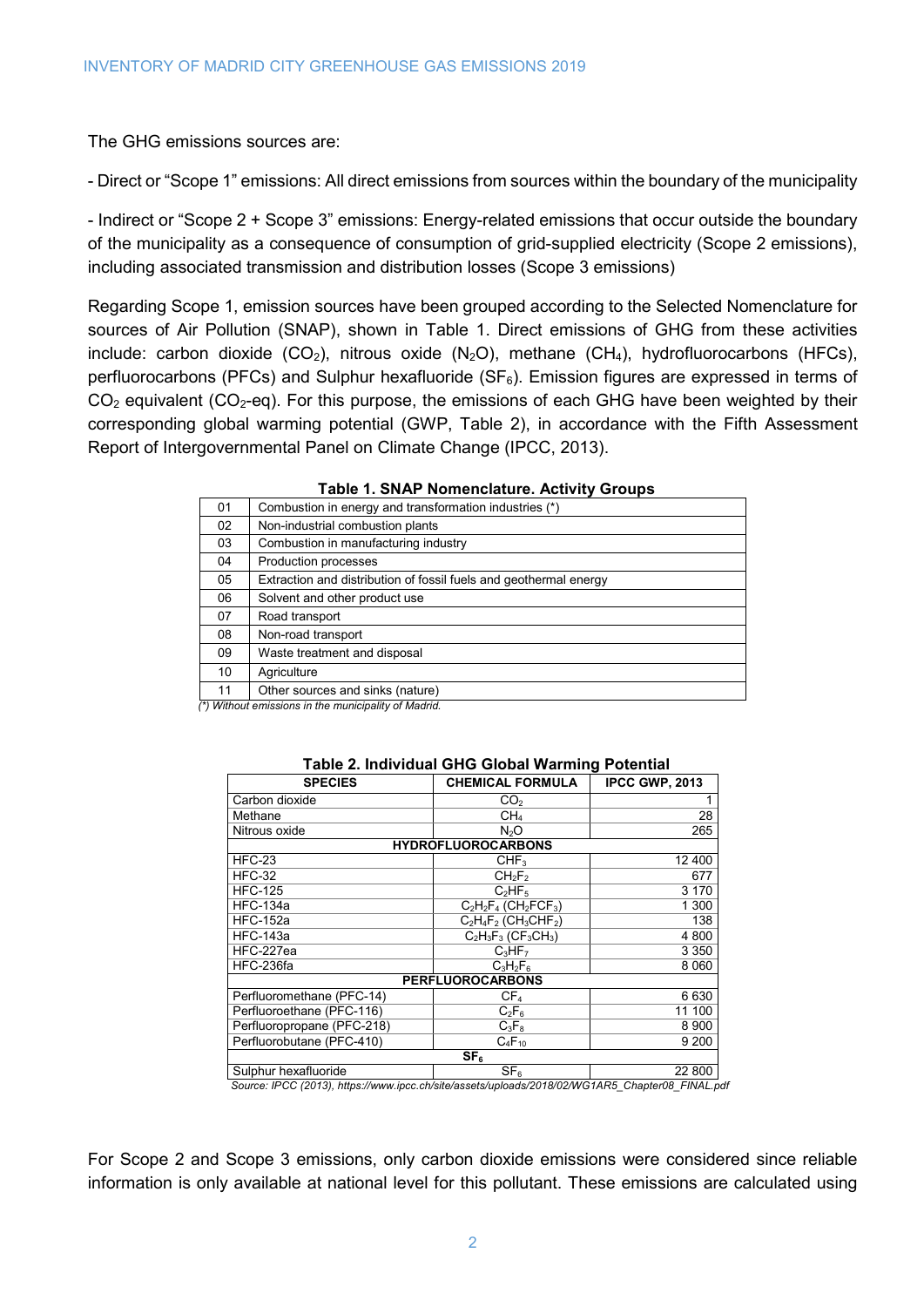<span id="page-4-0"></span>electricity consumption data and electricity emission factors (EF) [\(Table 3\)](#page-4-0). The electricity EF correspond to national values and were obtained from the emission of carbon dioxide attributable to electricity generation, according to the National Emissions Inventory 1990-2012 (MAPAMA, 2014) and the Spanish Power Transmission Grid (REE, 2020a), and the national electricity consumption (MITECO, 2021; REE, 2020b).

| Year | EF (tCO <sub>2</sub> /MWh) | Year | EF (tCO <sub>2</sub> /MWh) |
|------|----------------------------|------|----------------------------|
| 1990 | 0.536                      | 2005 | 0.495                      |
| 1991 | 0.532                      | 2006 | 0.456                      |
| 1992 | 0.573                      | 2007 | 0.469                      |
| 1993 | 0.530                      | 2008 | 0.401                      |
| 1994 | 0.508                      | 2009 | 0.362                      |
| 1995 | 0.556                      | 2010 | 0.292                      |
| 1996 | 0.433                      | 2011 | 0.350                      |
| 1997 | 0.481                      | 2012 | 0.374                      |
| 1998 | 0.464                      | 2013 | 0.301                      |
| 1999 | 0.542                      | 2014 | 0.305                      |
| 2000 | 0.521                      | 2015 | 0.348                      |
| 2001 | 0.458                      | 2016 | 0.284                      |
| 2002 | 0.524                      | 2017 | 0.326                      |
| 2003 | 0.462                      | 2018 | 0.283                      |
| 2004 | 0.476                      | 2019 | 0.221                      |

**Table 3. Electricity emission factors**

## **GHG EMISSIONS**

#### *2.1 Direct (Scope 1) emissions*

<span id="page-4-1"></span>The trends of Scope 1 emissions in Madrid city is showed in [Table 4](#page-4-1) and [Figure 1.](#page-5-0)

|             |             |                 |            |                  |            |                 | $\frac{1}{2}$ able 4. Scope T emissions in the municipality of Magnu (Kt CO $_2$ eq) |
|-------------|-------------|-----------------|------------|------------------|------------|-----------------|--------------------------------------------------------------------------------------|
| <b>YEAR</b> | $CH_4$      | CO <sub>2</sub> | <b>HFC</b> | N <sub>2</sub> O | <b>PFC</b> | SF <sub>6</sub> | <b>TOTAL</b>                                                                         |
| 1990        | 1 057.7     | 7 200.5         | 0.0        | 119.2            | 0.0        | 4.3             | 8 3 8 1 . 7                                                                          |
| 1999        | 1 3 3 4 . 6 | 7920.7          | 209.1      | 228.4            | 0.0        | 6.5             | 9 699.4                                                                              |
| 2000        | 1 339.3     | 7948.1          | 284.8      | 234.5            | 0.0        | 6.7             | 9813.5                                                                               |
| 2001        | 1 264.5     | 7 806.0         | 363.7      | 217.0            | 0.0        | 7.1             | 9 658.3                                                                              |
| 2002        | 1 186.9     | 7849.0          | 433.8      | 215.2            | 0.0        | 7.5             | 9 692.4                                                                              |
| 2003        | 1 043.3     | 7981.0          | 529.8      | 217.7            | 0.0        | 8.1             | 9779.9                                                                               |
| 2004        | 558.0       | 8 3 1 8 . 3     | 603.8      | 210.3            | 0.0        | 9.1             | 9 699.4                                                                              |
| 2005        | 583.0       | 8 3 5 0.9       | 699.9      | 220.7            | 0.0        | 10.2            | 9 8 64.7                                                                             |
| 2006        | 575.8       | 8 2 2 9 . 0     | 841.8      | 239.3            | 0.0        | 11.0            | 9896.9                                                                               |
| 2007        | 544.6       | 8 0 5 9.9       | 980.7      | 233.6            | 0.0        | 11.9            | 9830.8                                                                               |
| 2008        | 543.8       | 7 866.4         | 1 054.8    | 232.3            | 0.1        | 12.7            | 9710.0                                                                               |
| 2009        | 547.6       | 7431.0          | 981.2      | 221.6            | 0.0        | 13.2            | 9 194.7                                                                              |
| 2010        | 555.1       | 7 003.7         | 981.3      | 217.4            | 0.0        | 13.9            | 8771.5                                                                               |
| 2011        | 530.0       | 6437.7          | 974.6      | 205.5            | 0.0        | 13.6            | 8 161.4                                                                              |
| 2012        | 517.7       | 6 290.7         | 970.2      | 178.4            | 0.0        | 13.9            | 7970.9                                                                               |
| 2013        | 486.8       | 6 0 9 6.2       | 969.7      | 161.4            | 0.0        | 13.8            | 7 727.9                                                                              |
| 2014        | 458.0       | 5 7 64.4        | 960.5      | 157.5            | 0.1        | 13.8            | 7 354.1                                                                              |
| 2015        | 444.2       | 5948.1          | 531.3      | 151.8            | 0.5        | 14.3            | 7 090.1                                                                              |
| 2016        | 455.8       | 6 189.6         | 522.1      | 156.0            | 0.4        | 14.6            | 7 338.5                                                                              |
| 2017        | 390.3       | 6 151.2         | 398.4      | 160.9            | 0.5        | 14.6            | 7 115.9                                                                              |
| 2018        | 431.6       | 6 542.4         | 289.2      | 152.1            | 0.5        | 15.1            | 7430.8                                                                               |
| 2019        | 401.1       | 6 3 6 1 .2      | 279.7      | 150.0            | 0.8        | 15.3            | 7 208.1                                                                              |

|  | Table 4. Scope 1 emissions in the municipality of Madrid (kt $CO2$ eq)* |  |  |  |  |
|--|-------------------------------------------------------------------------|--|--|--|--|
|  |                                                                         |  |  |  |  |

*(\*) CO2 removals by sinks are not included (SNAP activity Group 11)*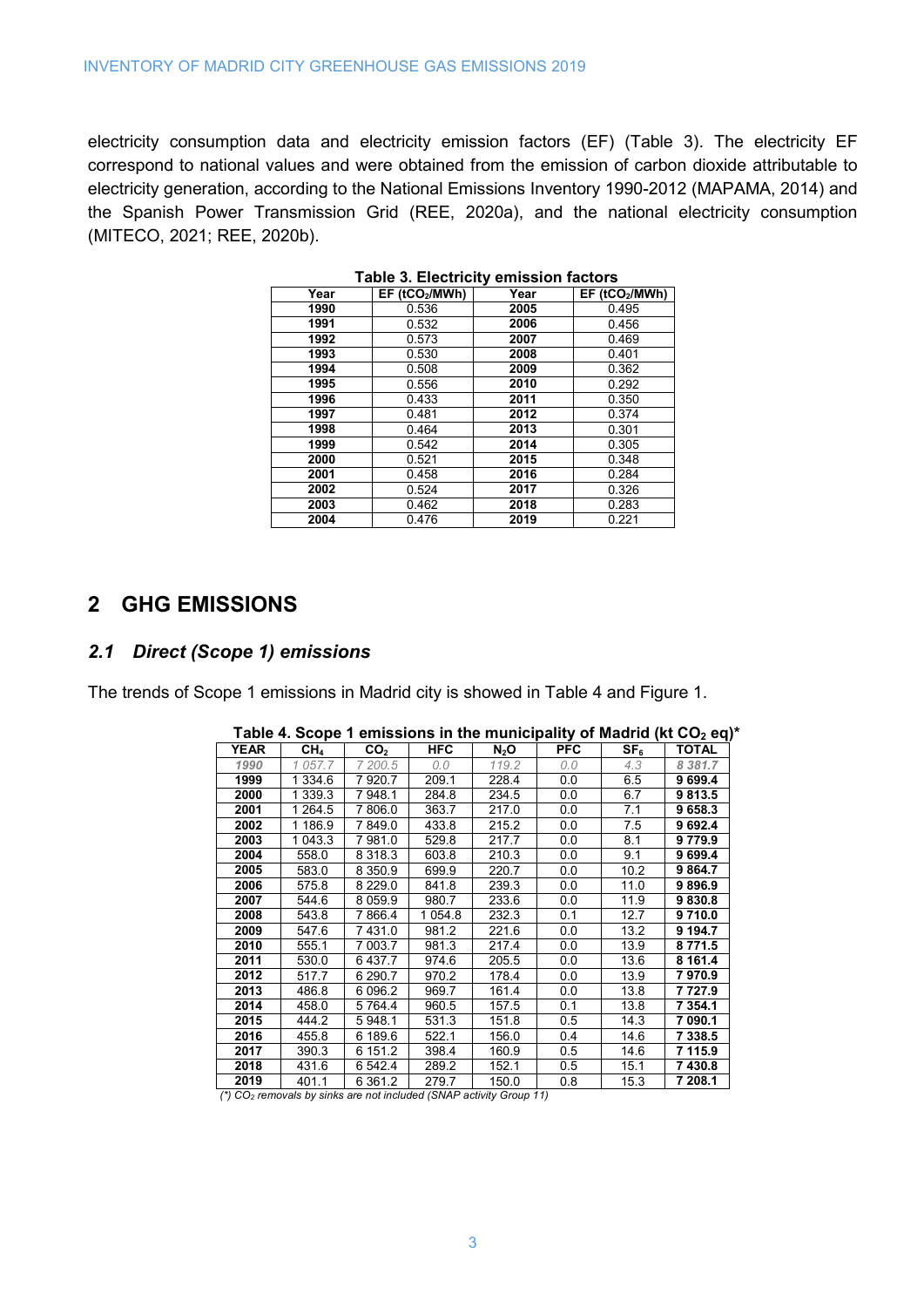Scope 1 emissions were 14% lower in 2019 than in 1990. Since 2008, a significant reduction is observed, with the road transport sector as the largest driver [\(Table 5\)](#page-5-1). The most important GHG contributor is  $CO<sub>2</sub>$ , with an average contribution around 83% in 1999 – 2019.

[Table 5](#page-5-1) presents Scope 1 emissions grouped according to the activity sectors, considered in the Energy Balance of the city (AM, 2021b).



**Figure 1. Scope 1 emissions trend by compound**

<span id="page-5-1"></span><span id="page-5-0"></span>

|             |                                                     |           | --- -----      |                       |                                          |             |              |
|-------------|-----------------------------------------------------|-----------|----------------|-----------------------|------------------------------------------|-------------|--------------|
| <b>YEAR</b> | Residential/<br>Commercial/<br><b>Institutional</b> | Industry* | Road transport | Non-road<br>transport | <b>Waste treatment</b><br>and disposal** | Others***   | <b>TOTAL</b> |
| 1999        | 2 5 9 5 .5                                          | 623.0     | 3885.1         | 675.2                 | 537.4                                    | 383.2       | 9 699.4      |
| 2000        | 2 550.5                                             | 578.9     | 3926.2         | 742.0                 | 555.1                                    | 460.8       | 9813.5       |
| 2001        | 2479.4                                              | 515.7     | 3875.3         | 760.8                 | 489.1                                    | 538.1       | 9 658.3      |
| 2002        | 2 3 5 8.2                                           | 471.5     | 4 0 1 1 .0     | 717.2                 | 532.9                                    | 601.6       | 9 692.4      |
| 2003        | 2 559.0                                             | 517.1     | 3897.1         | 668.6                 | 444.7                                    | 693.4       | 9779.9       |
| 2004        | 2676.2                                              | 485.3     | 4 0 7 9 . 1    | 705.0                 | 995.4                                    | 758.4       | 9 699.4      |
| 2005        | 2 695.3                                             | 482.1     | 4 066.4        | 728.1                 | 032.1                                    | 860.7       | 9 8 64.7     |
| 2006        | 2 557.7                                             | 491.0     | 3924.6         | 898.2                 | 011.9                                    | 013.5       | 9896.9       |
| 2007        | 2 6 1 4.2                                           | 514.2     | 3659.9         | 927.5                 | 964.0                                    | 1 151.0     | 9830.8       |
| 2008        | 2611.1                                              | 506.4     | 3519.8         | 864.3                 | 992.6                                    | 1 215.8     | 9 710.0      |
| 2009        | 2 507.5                                             | 393.1     | 3 3 3 3 . 9    | 791.7                 | 036.9                                    | 1 131.6     | 9 194.7      |
| 2010        | 2 3 7 1 . 1                                         | 349.0     | 3 166.1        | 732.8                 | 026.4                                    | 1 1 2 6 . 0 | 8 771.4      |
| 2011        | 2 2 3 3 .9                                          | 344.1     | 2 786.6        | 731.0                 | 955.3                                    | 1 1 1 0 . 1 | 8 161.1      |
| 2012        | 2 3 2 4 4                                           | 326.3     | 2635.1         | 680.6                 | 910.6                                    | 1 0 9 4.0   | 7970.9       |
| 2013        | 2 3 3 9 . 0                                         | 368.5     | 2531.6         | 602.1                 | 801.5                                    | 085.2       | 7 7 2 7 . 9  |
| 2014        | 2 104.2                                             | 364.6     | 2 537.2        | 608.8                 | 666.6                                    | 1072.7      | 7 354.1      |
| 2015        | 2 043.0                                             | 377.0     | 2 7 2 4.8      | 663.8                 | 642.6                                    | 638.9       | 7 090.1      |
| 2016        | 2 199.9                                             | 413.3     | 2694.3         | 734.7                 | 663.2                                    | 633.2       | 7 338.5      |
| 2017        | 2 0 7 0.4                                           | 407.1     | 2 7 3 6.7      | 763.0                 | 628.2                                    | 510.5       | 7 115.9      |
| 2018        | 2 3 1 8 .5                                          | 455.9     | 2652.7         | 820.8                 | 777.3                                    | 405.7       | 7 431.0      |
| 2019        | 2 183.3                                             | 442.8     | 2 590.8        | 864.0                 | 735.2                                    | 392.0       | 7 208.1      |

| Table 5. Scope 1 emissions by sector (kt CO <sub>2</sub> eq) |  |  |
|--------------------------------------------------------------|--|--|
|--------------------------------------------------------------|--|--|

*(\*) Emissions from SNAP 3 and 4 activity Groups*

*(\*\*) Emissions from waste disposal and wastewater treatment plants*

*(\*\*\*) Emissions from SNAP 5, 6, 10 and 11 activity Groups (excluding CO2 removals by sinks)*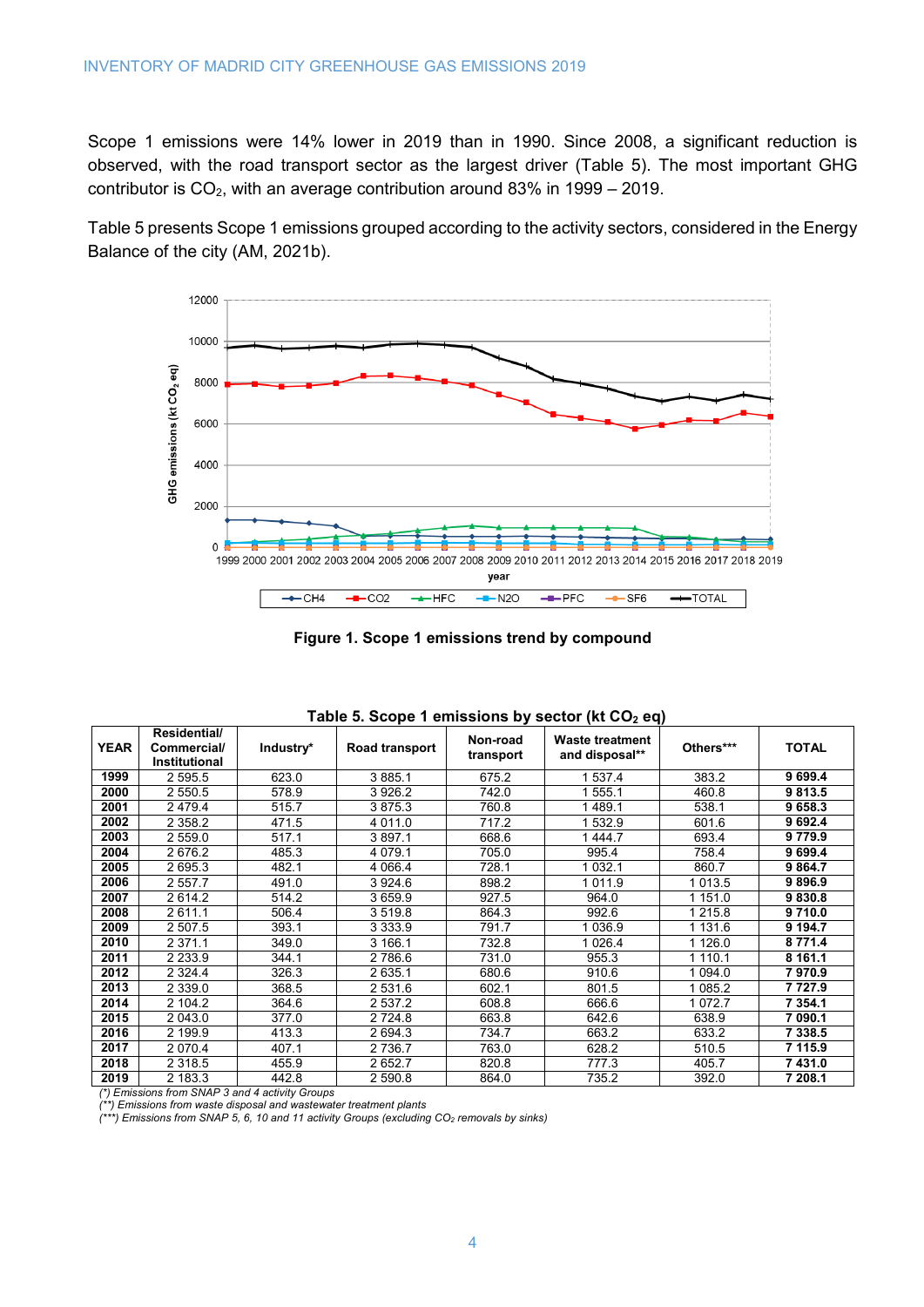Regarding emissions by activity sectors, [Figure 2](#page-6-0) shows that 'Residential/Commercial/Institutional, RCI' and 'Road transport' are particularly relevant, accounting for approximately a 67% of Scope 1 emissions.



**Figure 2. Scope 1 emissions breakdown by sector**

<span id="page-6-0"></span>In 2019, the main source of Scope 1 GHG emissions in the city of Madrid is 'Road Transport' (36%), followed by 'RCI' (30%). [Figure 3](#page-6-1) shows  $CO<sub>2</sub>$  emissions from 'Road Transport' spatially disaggregated in a regular grid for 2019 (cell size 1x1 km). The spatial pattern is strongly related to the distribution of road traffic.



<span id="page-6-1"></span>Figure 3. Spatial distribution of road transport CO<sub>2</sub> emissions (cell size 1x1 km)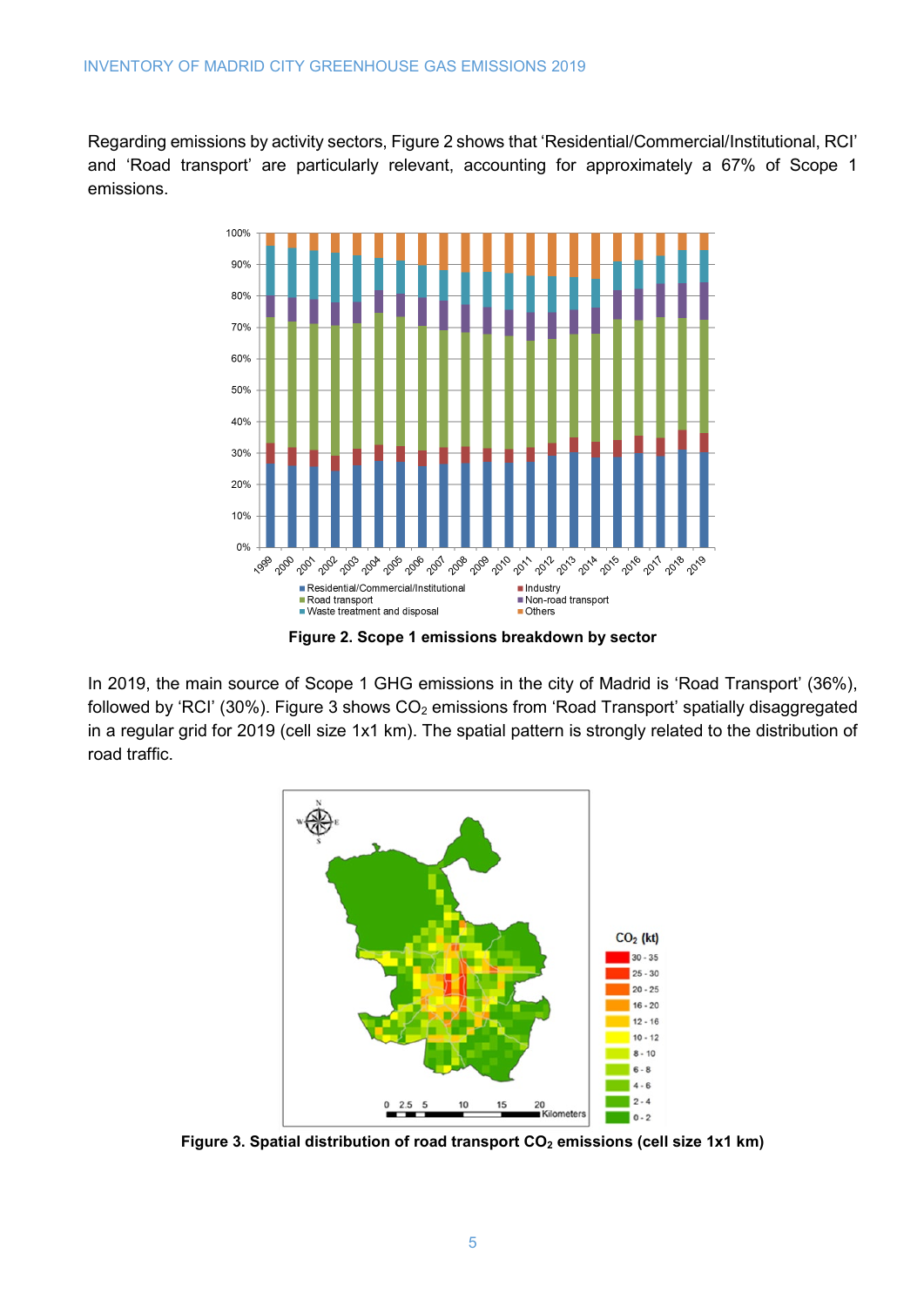### *2.2 Indirect (Scope 2 + Scope 3) emissions*

<span id="page-7-0"></span>[Table 6](#page-7-0) and [Figure 4](#page-8-0) include indirect electricity-related GHG emissions. Indirect (Scope 2 + Scope 3) emissions decreased by 39% in 2019 in comparison to 1990, whereas electricity consumption increased by 47% in that period.

| Year | <b>Electricity</b><br>consumption,<br>GWh | EF, ktCO2/GWh | Scope 2 + Scope 3<br>emissions, kt CO <sub>2</sub> |
|------|-------------------------------------------|---------------|----------------------------------------------------|
| 1990 | 8712                                      | 0.536         | 4670.8                                             |
| 1991 | 9424                                      | 0.532         | 5 009.5                                            |
| 1992 | 9 3 9 3                                   | 0.573         | 5 3 8 4 9                                          |
| 1993 | 9418                                      | 0.530         | 4989.7                                             |
| 1994 | 9490                                      | 0.508         | 4818.5                                             |
| 1995 | 9519                                      | 0.556         | 5 295.3                                            |
| 1996 | 9737                                      | 0.433         | 4 2 1 4 1                                          |
| 1997 | 9756                                      | 0.481         | 4 690.6                                            |
| 1998 | 10 370                                    | 0.464         | 4816.0                                             |
| 1999 | 10914                                     | 0.542         | 5918.1                                             |
| 2000 | 11 4 62                                   | 0.521         | 5968.9                                             |
| 2001 | 13 4 65                                   | 0.458         | 6 173.7                                            |
| 2002 | 12 276                                    | 0.524         | 6 4 2 7 .5                                         |
| 2003 | 12843                                     | 0.462         | 5925.5                                             |
| 2004 | 13 271                                    | 0.476         | 6 3 2 1.4                                          |
| 2005 | 13614                                     | 0.495         | 6760.8                                             |
| 2006 | 13871                                     | 0.456         | 6 3 6 0.2                                          |
| 2007 | 14 115                                    | 0.469         | 6 662.7                                            |
| 2008 | 14 590                                    | 0.401         | 5 845.5                                            |
| 2009 | 14 4 13                                   | 0.362         | 5 2 1 1.9                                          |
| 2010 | 14 217                                    | 0.292         | 4 148.6                                            |
| 2011 | 13862                                     | 0.350         | 4 847.0                                            |
| 2012 | 13716                                     | 0.374         | 5131.5                                             |
| 2013 | 13 005                                    | 0.301         | 3916.5                                             |
| 2014 | 12 576                                    | 0.305         | 3832.1                                             |
| 2015 | 12 630                                    | 0.348         | 4 3 9 1 .0                                         |
| 2016 | 12 573                                    | 0.284         | 3570.7                                             |
| 2017 | 12 846                                    | 0.326         | 4 0 27.2                                           |
| 2018 | 13 091                                    | 0.283         | 3708.2                                             |
| 2019 | 12836                                     | 0.221         | 2839.6                                             |

**Table 6. Scope 2 + Scope 3 emissions in the municipality of Madrid**

*Sources:Electricity consumption: CM, 2021 (1990-2002); AM, 2021a (2003-2005); AM, 2021b (2006-2019) Emission factors estimated from MAPAMA, 2014, MITECO, 2021, REE, 2020a and REE, 2020b*

This trend is explained by a decrease of 59% in the electricity EF, as a result of the increasing penetration of renewable energy and the decreasing importance of coal-fuelled power plants in the national electricity mix.

In 2019, electric consumption decreased by 2% in comparison to that of 2018 and indirect emissions decreased by 23%. This is due to the decrease in the electricity EF (22%), as a consequence of a lower contribution of high-emitting energy sources (coal) to the electricity mix in 2019 (REE, 2020a).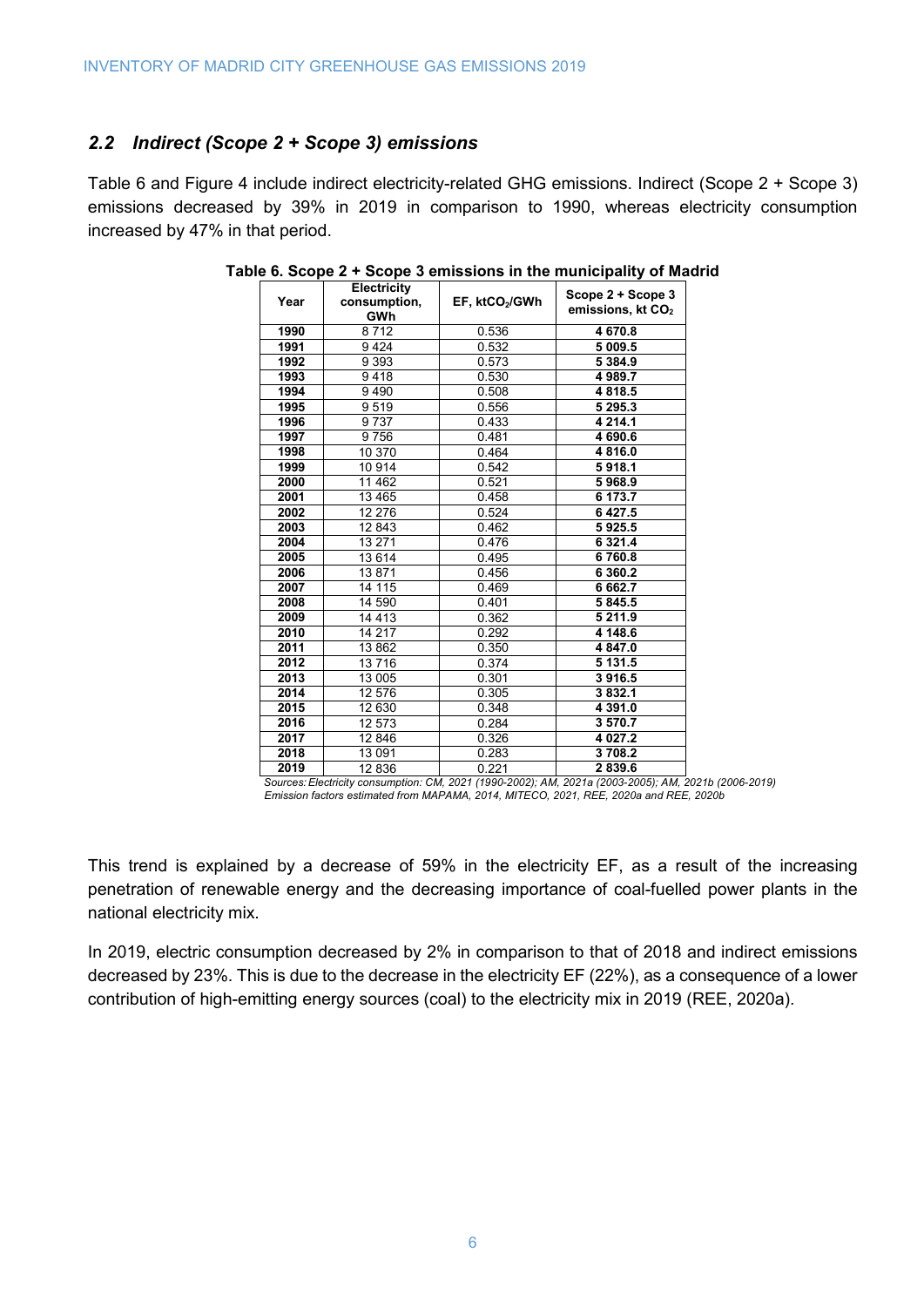

<span id="page-8-0"></span>**Figure 4. Evolution of indirect emissions (Scope 2+3), electricity consumption and electricity EF**

<span id="page-8-1"></span>[Table 7](#page-8-1) shows indirect (Scope 2+3) emissions results by activity sectors:

|      | $\frac{1}{2}$ and $\frac{1}{2}$ . Scope $\frac{1}{2}$ + Scope 3 emissions by Sector |                 |                |                       |                                    |                         |              |  |  |  |  |
|------|-------------------------------------------------------------------------------------|-----------------|----------------|-----------------------|------------------------------------|-------------------------|--------------|--|--|--|--|
| Year | Residential/<br>Commercial/<br><b>Institutional</b>                                 | <b>Industry</b> | Road transport | Non-road<br>transport | Waste<br>treatment and<br>disposal | Wastewater<br>treatment | <b>TOTAL</b> |  |  |  |  |
| 2006 | 5 187.6                                                                             | 733.8           | 0.0            | 406.6                 | 0                                  | 32.2                    | 6 3 6 0.2    |  |  |  |  |
| 2007 | 5421.2                                                                              | 725.7           | 0.0            | 479.3                 | 0                                  | 36.5                    | 6 662.7      |  |  |  |  |
| 2008 | 4 802.8                                                                             | 572.0           | 0.1            | 442.0                 | $\Omega$                           | 28.6                    | 5 845.5      |  |  |  |  |
| 2009 | 4 502.5                                                                             | 414.3           | 0.1            | 268.2                 | $\Omega$                           | 26.8                    | 5 2 1 1.9    |  |  |  |  |
| 2010 | 3439.0                                                                              | 347.8           | 0.1            | 343.7                 | 0                                  | 18.1                    | 4 148.6      |  |  |  |  |
| 2011 | 4 0 1 7 . 1                                                                         | 379.7           | 0.1            | 430.0                 | 0                                  | 20.1                    | 4 847.0      |  |  |  |  |
| 2012 | 4 3 7 3 .5                                                                          | 300.6           | 0.1            | 436.9                 | $\Omega$                           | 20.4                    | 5 131.5      |  |  |  |  |
| 2013 | 3 3 6 3 .9                                                                          | 218.6           | 0.1            | 320.1                 | $\Omega$                           | 13.9                    | 3916.5       |  |  |  |  |
| 2014 | 3 295.2                                                                             | 213.7           | 0.1            | 311.5                 | $\Omega$                           | 11.6                    | 3832.1       |  |  |  |  |
| 2015 | 3773.9                                                                              | 244.5           | 0.1            | 360.1                 | 0                                  | 12.4                    | 4 3 9 1 .0   |  |  |  |  |
| 2016 | 3 0 64.0                                                                            | 196.0           | 0.1            | 300.2                 | $\Omega$                           | 10.3                    | 3570.7       |  |  |  |  |
| 2017 | 3444.4                                                                              | 214.5           | 0.8            | 354.5                 | 0                                  | 13.0                    | 4 0 27.2     |  |  |  |  |
| 2018 | 3 2 5 4 9                                                                           | 197.5           | 0.7            | 242.8                 | 0                                  | 12.4                    | 3708.2       |  |  |  |  |
| 2019 | 2446.7                                                                              | 153.5           | 0.6            | 229.2                 | $\Omega$                           | 9.5                     | 2839.6       |  |  |  |  |

**Table 7. Scope 2 + Scope 3 emissions by sector**

A breakdown of each activity sector is shown in [Figure 5.](#page-9-0) The "RCI" sector accounts for 81-88% of indirect emissions in the evaluated period. The share of "Industry" decreases from 12% in 2006 to 5% in 2019 (as a result of a lower electricity consumption of this sector) while "Non-road transport" has a contribution between 5 and 9% in the period 2006-2019.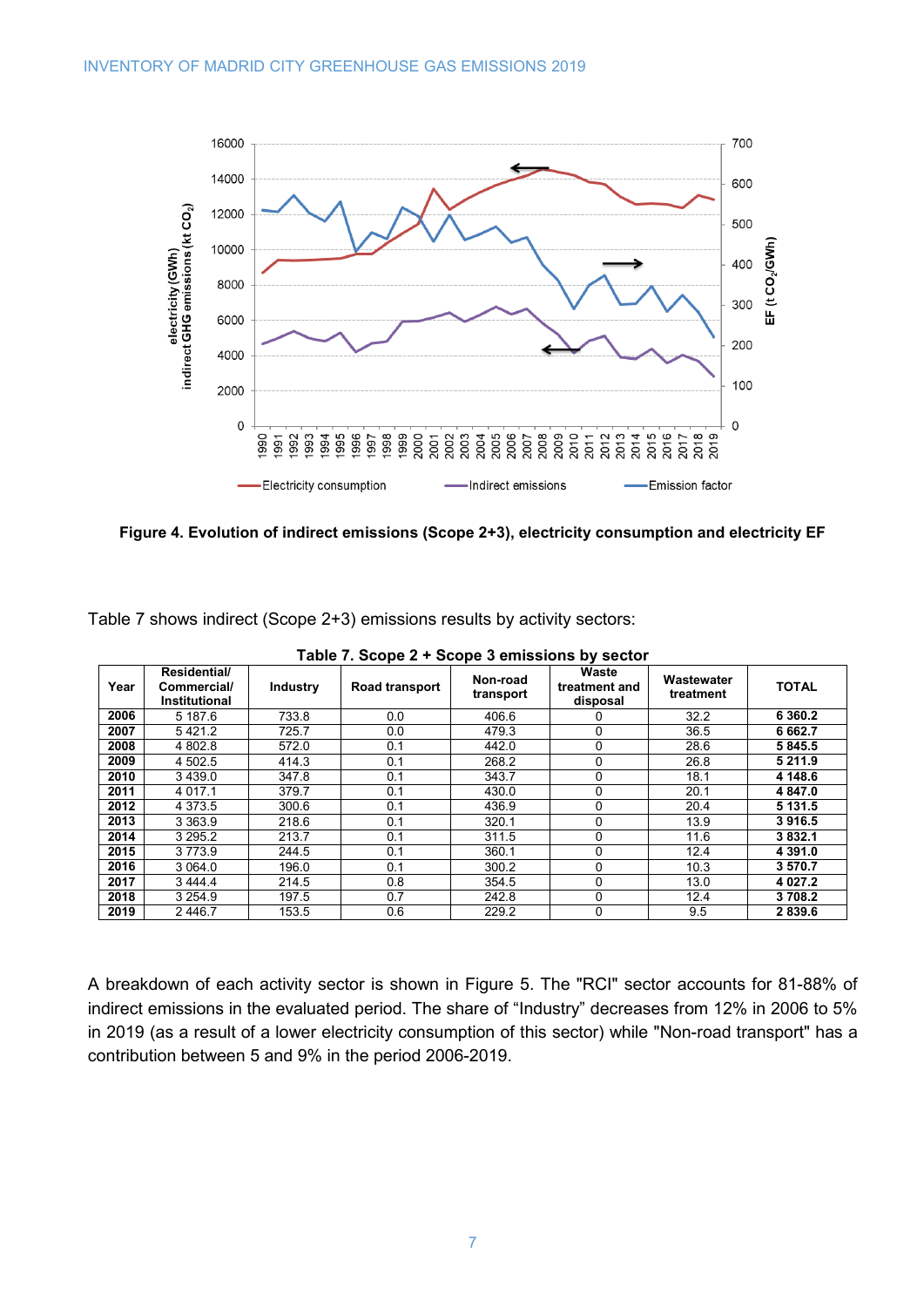

**Figure 5. Scope 2+3 emissions breakdown by sector**

## <span id="page-9-0"></span>*2.3 Total Emissions*

[Table 8](#page-9-1) and [Figure 6](#page-10-0) show the Scope 1, Scope 2+3 and Total GHG emissions trends in Madrid city. The dashed orange line in [Figure 6](#page-10-0) shows the emissions target set by the Roadmap towards Climate Neutrality for 2050 of the City of Madrid, which aims to reduce the emissions of the city of Madrid by 65% in 2030, compared to 1990, achieving climate neutrality in 2050. It can be observed that total GHG emissions in 2019 are 120% above the 2030 goal.

<span id="page-9-1"></span>

|      |           | <b>Emissions</b> |              | Contribution (%) |           |              |  |
|------|-----------|------------------|--------------|------------------|-----------|--------------|--|
| Year | Scope 1   | Scope 2+3        | <b>TOTAL</b> | Scope 1          | Scope 2+3 | <b>TOTAL</b> |  |
| 1990 | 8 3 8 1.7 | 4 670.8          | 13 052.5     | 64.2             | 35.8      | 100          |  |
| 1999 | 9699.4    | 5918.1           | 15 617.5     | 62.1             | 37.9      | 100          |  |
| 2000 | 9813.5    | 5968.9           | 15 782.3     | 62.2             | 37.8      | 100          |  |
| 2001 | 9658.3    | 6 173.7          | 15 832.0     | 61.0             | 39.0      | 100          |  |
| 2002 | 9692.4    | 6427.5           | 16 119.9     | 60.1             | 39.9      | 100          |  |
| 2003 | 9779.9    | 5925.5           | 15 705.5     | 62.3             | 37.7      | 100          |  |
| 2004 | 9699.4    | 6 3 2 1.4        | 16 020.9     | 60.5             | 39.5      | 100          |  |
| 2005 | 9 8 64.7  | 6760.8           | 16 625.6     | 59.3             | 40.7      | 100          |  |
| 2006 | 9896.9    | 6 3 6 0.2        | 16 257.2     | 60.9             | 39.1      | 100          |  |
| 2007 | 9830.8    | 6 6 6 2.7        | 16 493.5     | 59.6             | 40.4      | 100          |  |
| 2008 | 9710.0    | 5 845.5          | 15 555.5     | 62.4             | 37.6      | 100          |  |
| 2009 | 9 1 9 4.7 | 5 2 1 1.9        | 14 406.6     | 63.8             | 36.2      | 100          |  |
| 2010 | 8771.5    | 4 148.6          | 12 920.1     | 67.9             | 32.1      | 100          |  |
| 2011 | 8 1 6 1.4 | 4 847.0          | 13 008.4     | 62.7             | 37.3      | 100          |  |
| 2012 | 7970.9    | 5 1 3 1 . 5      | 13 102.5     | 60.8             | 39.2      | 100          |  |
| 2013 | 7727.9    | 3916.5           | 11 644.5     | 66.4             | 33.6      | 100          |  |
| 2014 | 7 354.1   | 3832.1           | 11 186.2     | 65.7             | 34.3      | 100          |  |
| 2015 | 7 090.1   | 4 3 9 1 .0       | 11 481.0     | 61.8             | 38.2      | 100          |  |
| 2016 | 7 338.5   | 3570.7           | 10 909.1     | 67.3             | 32.7      | 100          |  |
| 2017 | 7 115.9   | 4 0 27.2         | 11 143.1     | 63.9             | 36.1      | 100          |  |
| 2018 | 7430.8    | 3708.2           | 11 139.0     | 66.7             | 33.3      | 100          |  |
| 2019 | 7 208.1   | 2839.6           | 10 047.6     | 71.7             | 28.3      | 100          |  |

Table 8. Scope 1, Scope 2+3 and Total GHG emissions (kt CO<sub>2</sub> eq)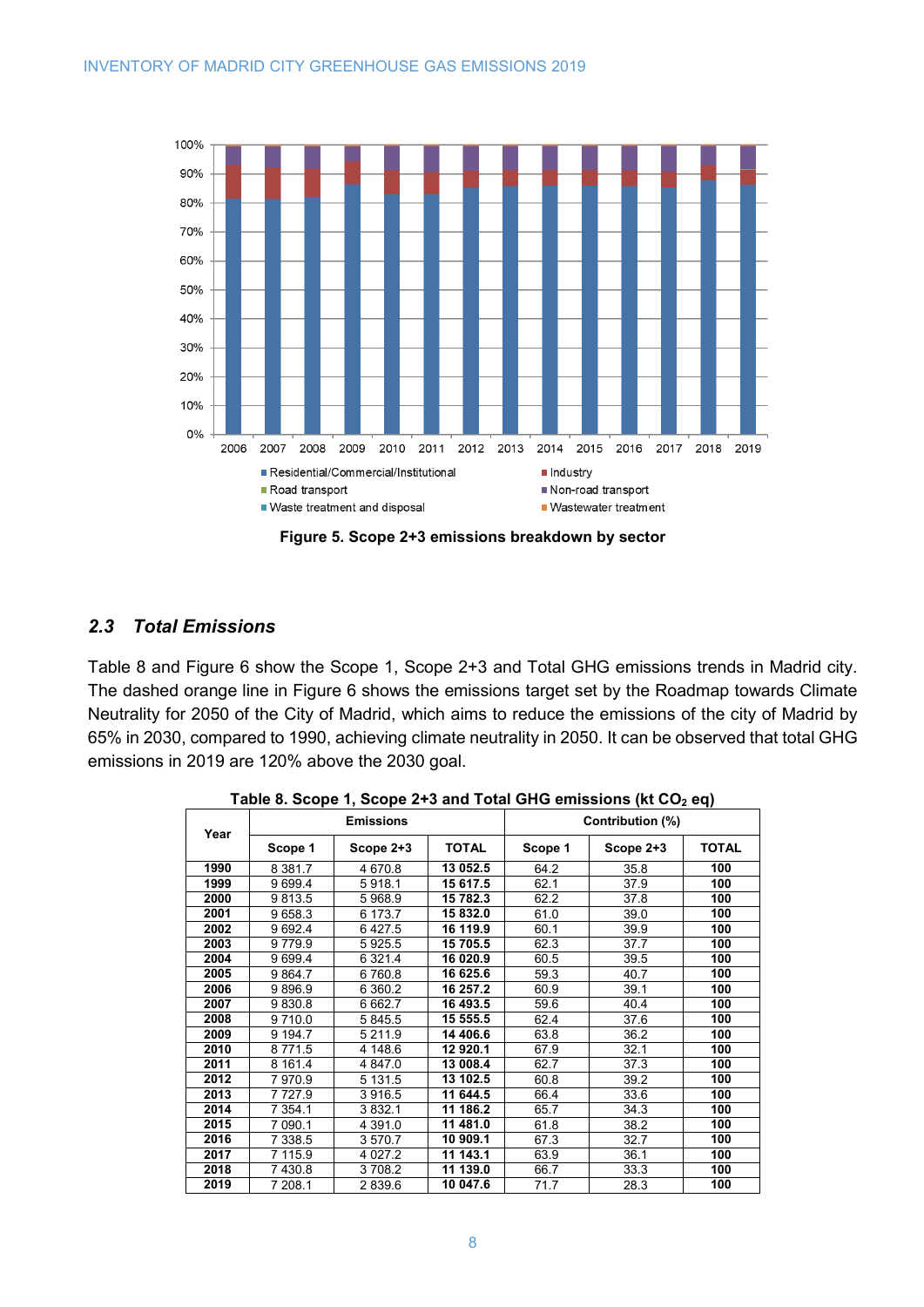

**Figure 6. GHG emissions trends in Madrid city**

<span id="page-10-0"></span>As shown in [Figure 6,](#page-10-0) Scope 1 emissions are higher than Scope 2+3. Between 1999 and 2019, the contribution of Scope 1 to total emissions ranged between 59 to 72%. Over this period of time, total emissions have decreased by 36%, Scope 1 emissions by 26% and Scope 2+3 emissions by 52%.

<span id="page-10-1"></span>[Table 9](#page-10-1) shows GHG emissions results by activity sector in 2019.

| <b>Emissions</b> | Residential/<br>Commercial/<br>Institutional | Industry* | Road<br>transport       | Non-road<br>transport | $\frac{1}{2}$ and $\frac{1}{2}$ . The state $\frac{1}{2}$ of $\frac{1}{2}$ and $\frac{1}{2}$ . The state $\frac{1}{2}$ of $\frac{1}{2}$ and $\frac{1}{2}$ is the state $\frac{1}{2}$<br>Waste<br>treatment and<br>disposal** | Others*** | <b>TOTAL</b> |  |  |  |  |
|------------------|----------------------------------------------|-----------|-------------------------|-----------------------|------------------------------------------------------------------------------------------------------------------------------------------------------------------------------------------------------------------------------|-----------|--------------|--|--|--|--|
|                  | kt CO <sub>2</sub> eq                        |           |                         |                       |                                                                                                                                                                                                                              |           |              |  |  |  |  |
| Scope 1          | 2 183.3                                      | 442.8     | 2 590.8                 | 864.0                 | 735.2                                                                                                                                                                                                                        | 392.0     | 7 207.7      |  |  |  |  |
| Scope 2+3        | 2446.7                                       | 153.5     | 0.6                     | 229.2                 | 9.5                                                                                                                                                                                                                          | 0.0       | 2 8 3 9 . 6  |  |  |  |  |
| <b>TOTAL</b>     | 4 630.0                                      | 596.3     | 2 591.3                 | 1 093.3               | 744.7                                                                                                                                                                                                                        | 392.0     | 10 047.6     |  |  |  |  |
|                  |                                              |           | Breakdown by sector (%) |                       |                                                                                                                                                                                                                              |           |              |  |  |  |  |
| Scope 1          | 30.3                                         | 6.1       | 35.9                    | 12.0                  | 10.2                                                                                                                                                                                                                         | 5.4       | 100          |  |  |  |  |
| Scope 2+3        | 86.2                                         | 5.4       | 0.02                    | 8.1                   | 0.34                                                                                                                                                                                                                         | 0.0       | 100          |  |  |  |  |
| <b>TOTAL</b>     | 46.1                                         | 5.9       | 25.8                    | 10.9                  | 7.4                                                                                                                                                                                                                          | 3.9       | 100          |  |  |  |  |

**Table 9. Scope 1, Scope 2+3 and Total GHG emissions by sector (2019)**

*(\*) Emissions from SNAP 3 and 4 activity Groups (\*\*) Emissions from waste disposal and wastewater treatment plants*

*(\*\*\*) Emissions from SNAP 5, 6, 10 and 11 activity Groups (excluding CO2 removals by sinks)*

Considering GHG Total emissions, 'RCI' is the most important source, accounting for 46,1%, followed by 'Road transport' (25,8%). This is partially explained by the high electricity consumption in 'RCI' (with the highest share of Scope 2+3 emissions, 86,2%).

## *2.4 GHG emissions by Scope and sector*

[Table 10](#page-11-0) and [Figure 7](#page-12-0) show GHG emissions by sector distinguishing between "Scope 1" (direct emissions), "Scope 2" (energy-related emissions that occur outside the boundary of the municipality as a consequence of consumption of grid-supplied electricity), and "Scope 3" (emissions concerning transmission and distribution losses).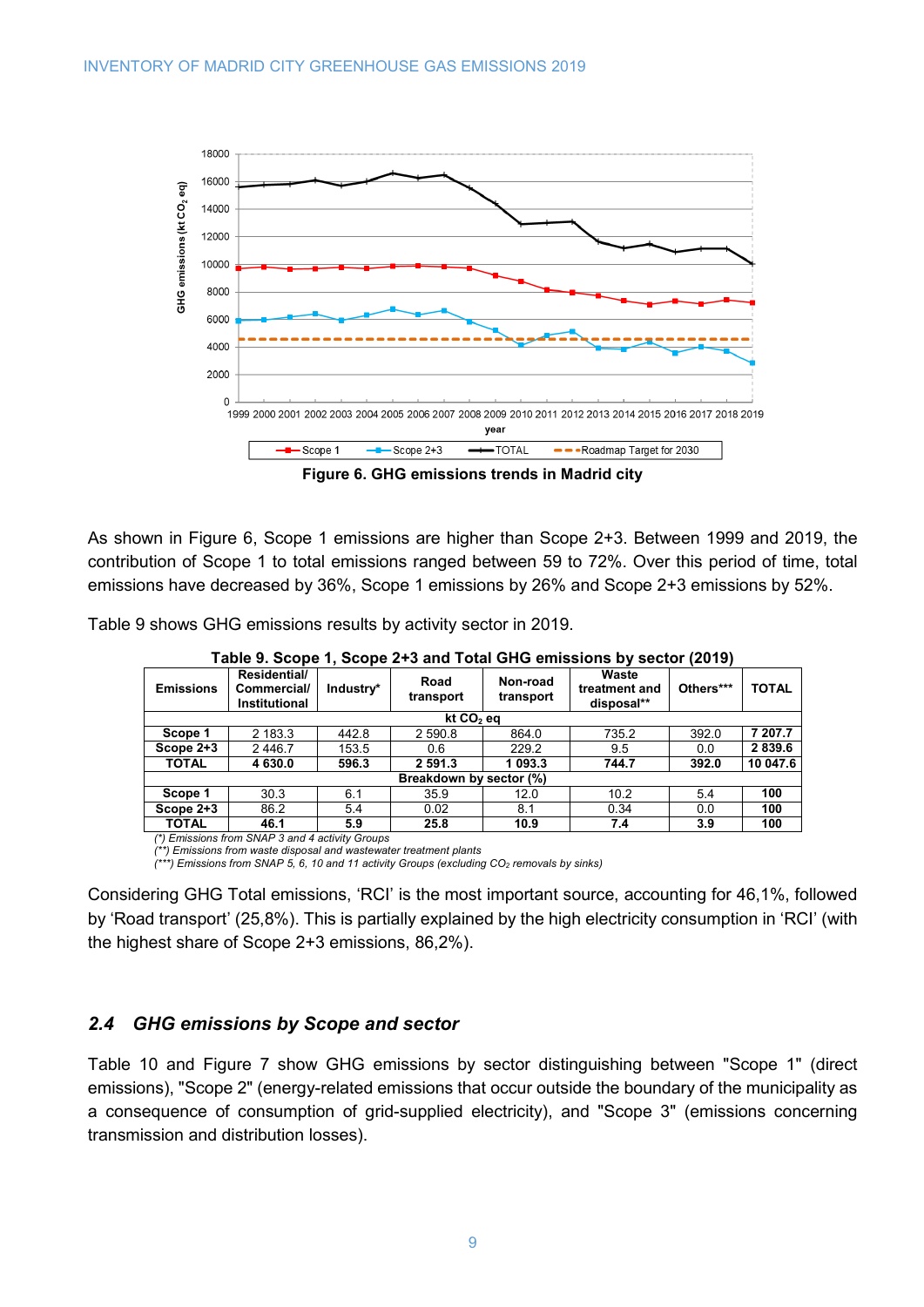<span id="page-11-0"></span>

| Year         | Residential/<br>Commercial/ | Industry*      | Road                    | Non-road                   | Waste<br>treatment and                                             | Others***             | <b>TOTAL</b>           |
|--------------|-----------------------------|----------------|-------------------------|----------------------------|--------------------------------------------------------------------|-----------------------|------------------------|
|              | Institutional               |                | transport               | transport                  | disposal**                                                         |                       |                        |
|              |                             |                |                         | Scope 1 emissions (direct) |                                                                    |                       |                        |
| 2006         | 2 557.7                     | 491.0          | 3924.6                  | 898.2                      | 1 0 1 1 .9                                                         | 1 0 1 3 .5            | 9896.9                 |
| 2007<br>2008 | 2614.2<br>2611.1            | 514.2<br>506.4 | 3 659.9<br>3519.8       | 927.5<br>864.3             | 964.0<br>992.6                                                     | 1 151.0<br>1 2 1 5 .8 | 9830.8<br>9710.0       |
| 2009         | 2 507.5                     | 393.1          | 3 3 3 3 9               | 791.7                      | 1 0 3 6.9                                                          | 1 131.6               | 9 194.7                |
| 2010         | 2 371.1                     | 349.0          | 3 166.1                 | 732.8                      | 1 0 26.4                                                           | 1 1 2 6 .0            | 8771.4                 |
| 2011         | 2 2 3 3 . 9                 | 344.1          | 2786.6                  | 731.0                      | 955.3                                                              | 1 1 1 0 . 1           | 8161.1                 |
| 2012         | 2 3 2 4 4                   | 326.3          | 2 635.1                 | 680.6                      | 910.6                                                              | 1 0 9 4 .0            | 7970.9                 |
| 2013         | 2 3 3 9 . 0                 | 368.5          | 2 531.6                 | 602.1                      | 801.5                                                              | 1 085.2               | 7727.9                 |
| 2014         | 2 104.2                     | 364.6          | 2 537.2                 | 608.8                      | 666.6                                                              | 1072.7                | 7 354.1                |
| 2015         | 2 043.0                     | 377.0          | 2 724.8                 | 663.8                      | 642.6                                                              | 638.9                 | 7 090.1                |
| 2016         | 2 199.9                     | 413.3          | 2 694.3                 | 734.7                      | 663.2                                                              | 633.2                 | 7 338.5                |
| 2017         | 2 0 7 0.4                   | 407.1          | 2 7 3 6.7               | 763.0                      | 628.2                                                              | 510.5                 | 7 115.9                |
| 2018         | 2 3 1 8 .5                  | 455.9          | 2 652.7                 | 820.8                      | 777.3                                                              | 405.7                 | 7 431.0                |
| 2019         | 2 183.3                     | 442.8          | 2 590.8                 | 864.0                      | 735.2                                                              | 392.0                 | 7 208.1                |
| 2006         | 4 704.2                     | 665.4          | 0.0                     | 368.7                      | Scope 2 emissions (indirect, electricity generation)<br>29.2       | 0.0                   | 5 7 6 7 .5             |
| 2007         | 4 7 1 7.7                   | 631.5          | 0.0                     | $\overline{4}17.1$         | 31.8                                                               | 0.0                   | 5798.0                 |
| 2008         | 4 139.8                     | 493.0          | 0.1                     | 381.0                      | 24.7                                                               | 0.0                   | 5 038.6                |
| 2009         | 3853.9                      | 354.6          | 0.1                     | 229.6                      | 23.0                                                               | 0.0                   | 4 4 6 1 . 2            |
| 2010         | 2917.2                      | 295.1          | 0.1                     | 291.5                      | 15.3                                                               | 0.0                   | 3519.2                 |
| 2011         | 3 501.0                     | 331.0          | 0.1                     | 374.7                      | 17.5                                                               | 0.0                   | 4 2 2 4 .3             |
| 2012         | 3710.7                      | 255.1          | 0.1                     | 370.7                      | 17.3                                                               | 0.0                   | 4 3 5 3 . 8            |
| 2013         | 2831.6                      | 184.0          | 0.1                     | 269.4                      | 11.7                                                               | 0.0                   | 3 296.9                |
| 2014         | 2 804.9                     | 181.9          | 0.1                     | 265.1                      | 9.9                                                                | 0.0                   | 3 262.0                |
| 2015         | 3 273.7                     | 212.1          | 0.1                     | 312.3                      | 10.7                                                               | 0.0                   | 3808.9                 |
| 2016         | 2720.5                      | 174.1          | 0.1                     | 266.5                      | 9.2                                                                | 0.0                   | 3 170.3                |
| 2017         | 3 139.1                     | 195.5          | 0.7                     | 323.1                      | 11.8                                                               | 0.0                   | 3670.2                 |
| 2018<br>2019 | 2973.5<br>2205.1            | 180.4<br>138.4 | 0.6<br>$\overline{0.5}$ | 221.8<br>206.6             | 11.3<br>8.6                                                        | 0.0<br>0.0            | 3 3 8 7 . 6<br>2 559.1 |
|              |                             |                |                         |                            | Scope 3 emissions (indirect, transmission and distribution losses) |                       |                        |
| 2006         | 483.5                       | 68.4           | 0.0                     | 37.9                       | 3.0                                                                | 0.0                   | 592.7                  |
| 2007         | 703.5                       | 94.2           | 0.0                     | 62.2                       | 4.7                                                                | 0.0                   | 864.6                  |
| 2008         | 663.0                       | 79.0           | 0.0                     | 61.0                       | 4.0                                                                | 0.0                   | 807.0                  |
| 2009         | 648.5                       | 59.7           | 0.0                     | 38.6                       | 3.9                                                                | 0.0                   | 750.7                  |
| 2010         | 521.7                       | 52.8           | 0.0                     | 52.1                       | $\overline{2.7}$                                                   | 0.0                   | 629.4                  |
| 2011         | 516.1                       | 48.8           | 0.0                     | 55.2                       | 2.6                                                                | 0.0                   | 622.7                  |
| 2012         | 662.9                       | 45.6           | 0.0                     | 66.2                       | 3.1                                                                | 0.0                   | 777.7                  |
| 2013         | 532.2                       | 34.6           | 0.0                     | 50.6                       | 2.2                                                                | 0.0                   | 619.7                  |
| 2014         | 490.3                       | 31.8           | 0.0                     | 46.3                       | 1.7                                                                | 0.0                   | 570.1                  |
| 2015         | 500.3<br>343.6              | 32.4           | 0.0                     | 47.7                       | 1.6                                                                | 0.0                   | 582.1                  |
| 2016<br>2017 | 305.3                       | 22.0<br>19.0   | 0.0<br>0.1              | 33.7<br>31.4               | 1.2<br>1.2                                                         | 0.0<br>0.0            | 400.4<br>356.9         |
| 2018         | 281.4                       | 17.1           | 0.1                     | 21.0                       | 1.1                                                                | 0.0                   | 320.6                  |
| 2019         | 241.6                       | 15.2           | 0.1                     | 22.6                       | 0.9                                                                | 0.0                   | 280.4                  |
|              |                             |                |                         | <b>TOTAL emissions</b>     |                                                                    |                       |                        |
| 2006         | 7745.3                      | 1 2 2 4 . 8    | 3 9 2 4.6               | 1304.9                     | 1 044.0                                                            | 1013.5                | 16257.2                |
| 2007         | 8 0 3 5.4                   | 1 2 3 9.9      | 3 659.9                 | 1 406.7                    | 1 000.6                                                            | 1 151.0               | 16 493.5               |
| 2008         | 7413.9                      | 1 078.3        | 3519.9                  | 1 306.4                    | 1 0 2 1 . 2                                                        | 1 2 1 5 . 8           | 15 555.5               |
| 2009         | 7 010.0                     | 807.4          | 3 3 3 4 .0              | 1 060.0                    | 1 0 6 3.7                                                          | 1 131.6               | 14 406.6               |
| 2010         | 5810.0                      | 696.8          | 3 166.2                 | 1 0 7 6.5                  | 1 044.5                                                            | 1 1 2 6 .0            | 12 920.0               |
| 2011         | 6 251.0                     | 723.9          | 2786.6                  | 1 161.0                    | 975.4                                                              | 1 1 1 0 . 1           | 13 008.0               |
| 2012         | 6 6 9 7.9                   | 626.9          | 2635.2                  | 1117.5                     | 930.9                                                              | 1 0 9 4 .0            | 13 102.5               |
| 2013<br>2014 | 5702.9                      | 587.1<br>578.3 | 2 5 3 1 . 7<br>2 537.3  | 922.2<br>920.3             | 815.4<br>678.2                                                     | 1 085.2<br>1 0 7 2.7  | 11 644.5<br>11 186.2   |
| 2015         | 5 3 9 9.4<br>5817.0         | 621.5          | 2724.9                  | 1 0 2 3.8                  | 654.9                                                              | 638.9                 | 11 481.0               |
| 2016         | 5 2 6 3 .9                  | 609.3          | 2 694.3                 | 1 0 3 4 .9                 | 673.5                                                              | 633.2                 | 10 909.1               |
| 2017         | 5 5 1 4.8                   | 621.7          | 2 7 3 7.4               | 1 117.6                    | 641.2                                                              | 510.5                 | 11 143.1               |
| 2018         | 5 5 7 3.4                   | 653.4          | 2 653.4                 | 1 0 6 3 . 6                | 789.7                                                              | 405.7                 | 11 139.2               |
| 2019         | 4 630.0                     | 596.3          | 2 591.3                 | 1 093.3                    | 744.7                                                              | 392.0                 | 10 047.6               |

**Table 10. GHG emissions by Scope and sector (kt CO2)**

*(\*) Emissions from SNAP 3 and 4 activity Groups (\*\*) Emissions from waste disposal and wastewater treatment plants*

*(\*\*\*) Emissions from SNAP 5, 6, 10 and 11 activity Groups (excluding CO2 removals by sinks)*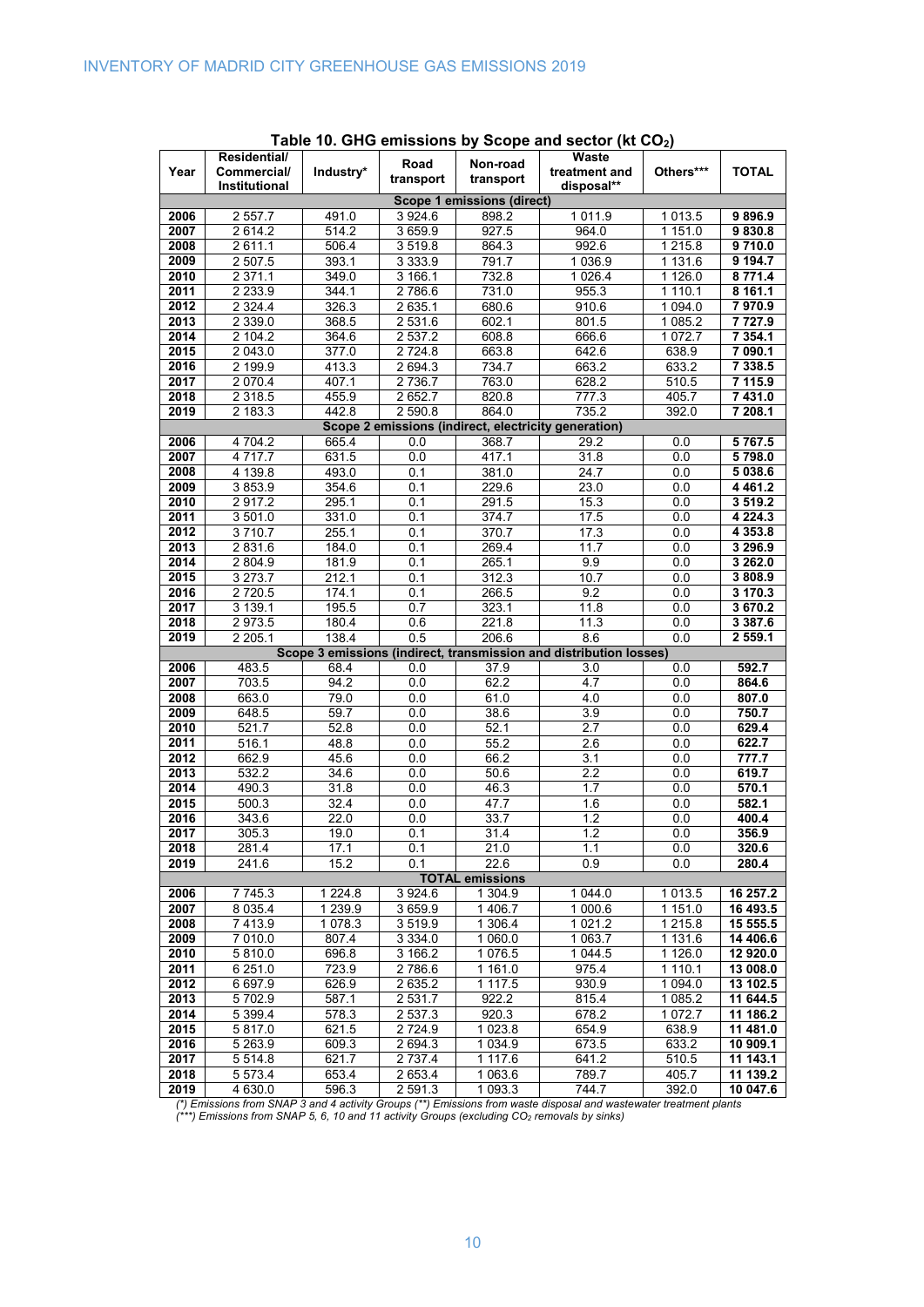It can be seen that in "Road Transport", "Waste treatment and disposal" and "Others", total GHG emissions are almost entirely direct emissions (Scope 1). Scope 1 emissions in "Non-road transport" account for 2 and 3 times indirect emissions (Scope 2 + Scope 3). 'RCI' is the only sector where Scope 2 emissions are higher than Scope 1 emissions although in the last year both emissions are practically the same.

![](_page_12_Figure_2.jpeg)

<span id="page-12-0"></span>**Figure 7. GHG emissions by Scope and sector**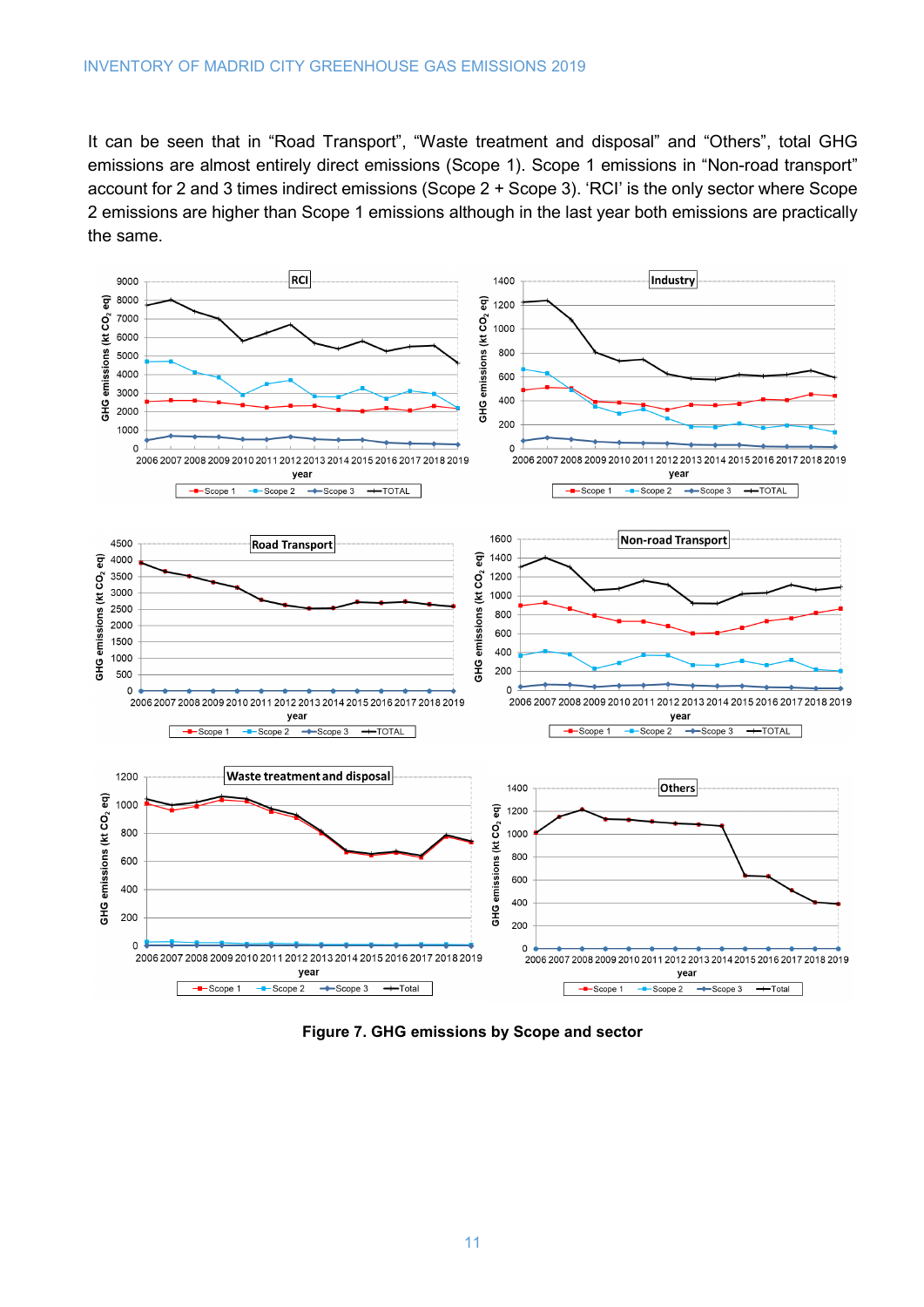## **3 INDICATORS**

[Table 11](#page-13-0) and [Figure 8](#page-13-1) show the evolution of the population, the Gross Domestic Product (GDP) and the GHG emissions in Madrid city from 2000 to 2019. Additionally, the trend of two emission indicators is presented: the emission *per capita* (tonnes of CO<sub>2</sub> equivalent per inhabitant and year) and the emission per unit of GDP (tonnes of CO<sub>2</sub> equivalent per million euro of GDP).

<span id="page-13-0"></span>

| Year | Population    | GDP, million<br>$\epsilon_{\scriptscriptstyle 2010}$ | Scope 1<br>emissions (kt<br>$CO2$ eq) | Scope 2+3<br>emissions (kt<br>$CO2$ eq) | Total GHG<br>emissions (kt<br>$CO2$ eq) | <b>Emissions per</b><br>capita (t $CO2$<br>eq/inhab) | <b>Emissions per</b><br>unit of GDP (t<br>$CO2$ eq / million<br>$\epsilon_{2010}$ ) |
|------|---------------|------------------------------------------------------|---------------------------------------|-----------------------------------------|-----------------------------------------|------------------------------------------------------|-------------------------------------------------------------------------------------|
| 2000 | 2 882 860     | 95 262                                               | 9813.5                                | 5 968.9                                 | 15 782.3                                | 5.5                                                  | 166                                                                                 |
| 2001 | 2957058       | 101 067                                              | 9658.3                                | 6 173.7                                 | 15 832.0                                | 5.4                                                  | 157                                                                                 |
| 2002 | 3 016 788     | 104 194                                              | 9 6 9 2.4                             | 6427.5                                  | 16 119.9                                | 5.3                                                  | 155                                                                                 |
| 2003 | 3 092 759     | 107 467                                              | 9779.9                                | 5925.5                                  | 15 705.5                                | 5.1                                                  | 146                                                                                 |
| 2004 | 3 099 834     | 111 036                                              | 9699.4                                | 6 3 2 1.4                               | 16 020.9                                | 5.2                                                  | 144                                                                                 |
| 2005 | 3 155 359     | 116 922                                              | 9864.7                                | 6 760.8                                 | 16 625.6                                | 5.3                                                  | 142                                                                                 |
| 2006 | 3 128 600     | 122 043                                              | 9896.9                                | 6 3 6 0.2                               | 16 257.2                                | 5.2                                                  | 133                                                                                 |
| 2007 | 3 132 463     | 126 669                                              | 9830.8                                | 6 6 6 2.7                               | 16 493.5                                | 5.3                                                  | 130                                                                                 |
| 2008 | 3 213 271     | 129 351                                              | 9 7 1 0.0                             | 5 845.5                                 | 15 555.5                                | 4.8                                                  | 120                                                                                 |
| 2009 | 3 255 944     | 125 970                                              | 9 1 9 4.7                             | 5 2 1 1 .9                              | 14 406.6                                | 4.4                                                  | 114                                                                                 |
| 2010 | 3 273 049     | 125 339                                              | 8 7 7 1.4                             | 4 148.6                                 | 12 920.0                                | 3.9                                                  | 103                                                                                 |
| 2011 | 3 265 038     | 126 276                                              | 8 161.1                               | 4 847.0                                 | 13 008.0                                | 4.0                                                  | 103                                                                                 |
| 2012 | 3 2 3 5 2 7   | 123 495                                              | 7970.9                                | 5 1 3 1 . 5                             | 13 102.5                                | 4.1                                                  | 106                                                                                 |
| 2013 | 3 207 247     | 121 276                                              | 7 7 2 7 . 9                           | 3 916.5                                 | 11 644.5                                | 3.6                                                  | 96                                                                                  |
| 2014 | 3 165 235     | 123 019                                              | 7 354.1                               | 3832.1                                  | 11 186.2                                | 3.5                                                  | 91                                                                                  |
| 2015 | 3 141 991     | 127 266                                              | 7 090.1                               | 4 3 9 1 .0                              | 11 481.0                                | 3.7                                                  | 90                                                                                  |
| 2016 | 3 165 541     | 132 071                                              | 7 338.5                               | 3 570.7                                 | 10 909.1                                | 3.4                                                  | 83                                                                                  |
| 2017 | 3 182 981     | 137 004                                              | 7 115.9                               | 4 0 27.2                                | 11 143.1                                | 3.5                                                  | 81                                                                                  |
| 2018 | 3 2 2 3 3 3 4 | 141 144                                              | 7431.0                                | 3708.2                                  | 11 139.2                                | 3.5                                                  | 79                                                                                  |
| 2019 | 3 266 126     | 144 480                                              | 7 208.1                               | 2839.6                                  | 10 047.6                                | 3.1                                                  | 70                                                                                  |

| Table 11. Emission and economic indicators (period 2000-2019), Madrid |  |
|-----------------------------------------------------------------------|--|
|-----------------------------------------------------------------------|--|

The emission per capita rate decreased by 44% in the period 2000-2019, as a result of population growth (13%) and a decrease of total GHG emissions (36%). Likewise, the "emission intensity per unit of GDP" fell 58% in that period of time.

![](_page_13_Figure_6.jpeg)

<span id="page-13-1"></span>![](_page_13_Figure_7.jpeg)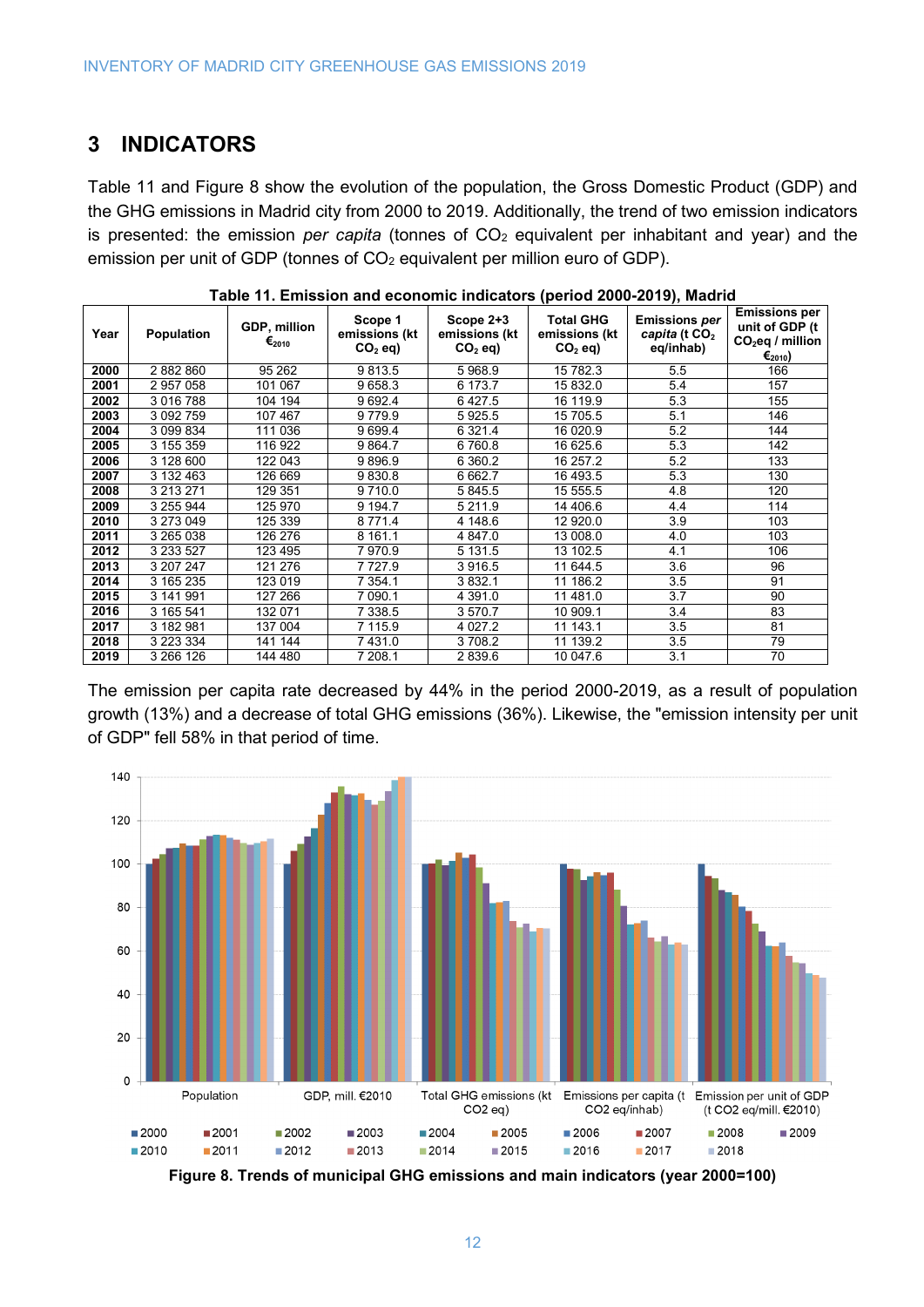[Table 12](#page-14-0) and [Figure 9](#page-14-1) compare the trend of population, GDP and total GHG emissions between 2000 and 2019 for Madrid and Spain. Directly comparable information about the emission indicators evaluated is also presented.

<span id="page-14-0"></span>

|      | <b>MADRID</b> |                                                          |                                                          |                                                                   |                                                                                  | <b>SPAIN</b> |                                             |                                                          |                                                                   |                                                                                                   |  |
|------|---------------|----------------------------------------------------------|----------------------------------------------------------|-------------------------------------------------------------------|----------------------------------------------------------------------------------|--------------|---------------------------------------------|----------------------------------------------------------|-------------------------------------------------------------------|---------------------------------------------------------------------------------------------------|--|
| Year | Population    | GDP.<br>million<br>$\boldsymbol{\epsilon}_{\text{2010}}$ | <b>Total GHG</b><br>emissions<br>(kt CO <sub>2</sub> eq) | <b>Emissions</b><br>per capita<br>( $t \text{ CO}_2$<br>eq/inhab) | <b>Emissions</b><br>per unit of<br>GDP (t<br>$CO2$ eq/mill.<br>€ <sub>2010</sub> | Population   | GDP.<br>million<br>$\epsilon_{\text{2010}}$ | <b>Total GHG</b><br>emissions<br>(kt CO <sub>2</sub> eq) | <b>Emissions</b><br>per capita<br>( $t \text{ CO}_2$<br>eq/inhab) | <b>Emissions</b><br>per unit of<br>GDP (t<br>CO <sub>2</sub> eq/mill.<br>$\epsilon_{\text{2010}}$ |  |
| 2000 | 2882860       | 95 262                                                   | 15782                                                    | 5.5                                                               | 166                                                                              | 40 499 791   | 781 631                                     | 388 212                                                  | 9.6                                                               | 497                                                                                               |  |
| 2001 | 2957058       | 101 067                                                  | 15832                                                    | 5.4                                                               | 157                                                                              | 41 116 842   | 814 409                                     | 385 643                                                  | 9.4                                                               | 474                                                                                               |  |
| 2002 | 3 0 16 7 88   | 104 194                                                  | 16 120                                                   | 5.3                                                               | 155                                                                              | 41 837 894   | 840 246                                     | 403 701                                                  | 9.6                                                               | 480                                                                                               |  |
| 2003 | 3 0 9 2 7 5 9 | 107 467                                                  | 15 705                                                   | 5.1                                                               | 146                                                                              | 42 717 064   | 873 397                                     | 411 525                                                  | 9.6                                                               | 471                                                                                               |  |
| 2004 | 3 099 834     | 111 036                                                  | 16 021                                                   | 5.2                                                               | 144                                                                              | 43 197 684   | 909 818                                     | 427 387                                                  | 9.9                                                               | 470                                                                                               |  |
| 2005 | 3 155 359     | 116 922                                                  | 16 626                                                   | 5.3                                                               | 142                                                                              | 44 108 530   | 948 994                                     | 442 075                                                  | 10.0                                                              | 466                                                                                               |  |
| 2006 | 3 128 600     | 122 043                                                  | 16 257                                                   | 5.2                                                               | 133                                                                              | 44 708 964   | 990 951                                     | 435 256                                                  | 9.7                                                               | 439                                                                                               |  |
| 2007 | 3 132 463     | 126 669                                                  | 16 493                                                   | 5.3                                                               | 130                                                                              | 45 200 737   | 1 030 136                                   | 446 328                                                  | 9.9                                                               | 433                                                                                               |  |
| 2008 | 3 213 271     | 129 351                                                  | 15 556                                                   | 4.8                                                               | 120                                                                              | 46 157 822   | 1 041 491                                   | 412 136                                                  | 8.9                                                               | 396                                                                                               |  |
| 2009 | 3 255 944     | 125 970                                                  | 14 407                                                   | 4.4                                                               | 114                                                                              | 46 745 807   | 1 003 945                                   | 372 319                                                  | 8.0                                                               | 371                                                                                               |  |
| 2010 | 3 273 049     | 125 339                                                  | 12 9 20                                                  | 3.9                                                               | 103                                                                              | 47 021 031   | 1 006 119                                   | 357 876                                                  | 7.6                                                               | 356                                                                                               |  |
| 2011 | 3 265 038     | 126 276                                                  | 13 008                                                   | 4.0                                                               | 103                                                                              | 47 190 493   | 996 743                                     | 357 588                                                  | 7.6                                                               | 359                                                                                               |  |
| 2012 | 3 2 3 5 2 7   | 123 495                                                  | 13 102                                                   | 4.1                                                               | 106                                                                              | 47 265 321   | 976 593                                     | 350 318                                                  | 7.4                                                               | 359                                                                                               |  |
| 2013 | 3 207 247     | 121 276                                                  | 11 644                                                   | 3.6                                                               | 96                                                                               | 47 129 783   | 968 957                                     | 323 526                                                  | 6.9                                                               | 334                                                                                               |  |
| 2014 | 3 165 235     | 123 019                                                  | 11 186                                                   | 3.5                                                               | 91                                                                               | 46 771 341   | 993 830                                     | 325 609                                                  | 7.0                                                               | 328                                                                                               |  |
| 2015 | 3 141 991     | 127 266                                                  | 11 481                                                   | 3.7                                                               | 90                                                                               | 46 624 382   | 1 0 1 7 5 2 5                               | 336 995                                                  | 7.2                                                               | 331                                                                                               |  |
| 2016 | 3 165 541     | 132 071                                                  | 10 909                                                   | 3.4                                                               | 83                                                                               | 46 557 008   | 1 055 841                                   | 325 466                                                  | 7.0                                                               | 308                                                                                               |  |
| 2017 | 3 182 981     | 137 004                                                  | 11 143                                                   | 3.5                                                               | 81                                                                               | 46 572 132   | 1 104 201                                   | 338 738                                                  | 7.3                                                               | 307                                                                                               |  |
| 2018 | 3 2 2 3 3 3 4 | 141 144                                                  | 11 139                                                   | 3.5                                                               | 79                                                                               | 46 722 980   | 1 120 147                                   | 333 250                                                  | 7.1                                                               | 298                                                                                               |  |
| 2019 | 3 266 126     | 144 480                                                  | 10 048                                                   | 3.1                                                               | 70                                                                               | 47 026 208   | 1 143 267                                   | 314 529                                                  | 6.7                                                               | 275                                                                                               |  |

**Table 12. Emission and economic indicators (period 2000-2019), Madrid and Spain** 

![](_page_14_Figure_4.jpeg)

<span id="page-14-1"></span>**Figure 9. Trends of economic and emission indicators for Madrid and Spain (Year 2000=100)**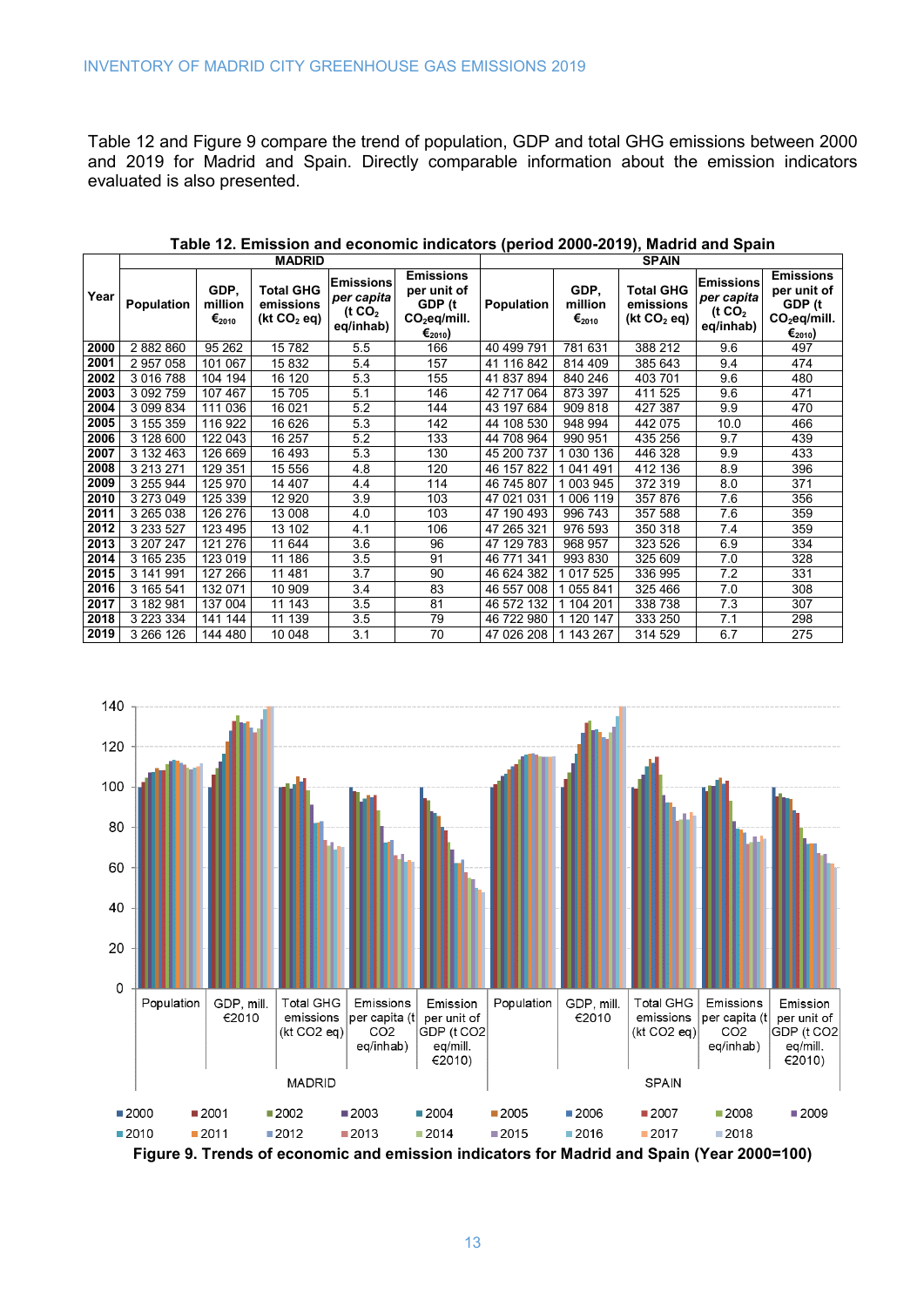In 2019, the city of Madrid accounted for 7% of national population but was only responsible for 3% of total GHG emissions in Spain. Thus, the local per capita emission rate is 54% lower than that of the national average (3.1 vs. 6.7 t CO<sub>2</sub>eq/inhabitant). Similarly, Madrid accounted for 13% of national GDP in this same year, which means that local 'emission intensity per unit of GDP' was 75% lower than the corresponding national figure (70 vs. 275 t CO<sub>2</sub> eq/M $\epsilon_{2010}$ ).

These remarkable differences can be largely explained by the productive structure of the municipality, whose economy is based on the tertiary sector (services) while the industrial activity (which is more energy demanding) is less significant.

From 2000 to 2019, the decrease in the emission per capita was larger in Madrid that in Spain (44% vs. 30%), due to a relevant reduction in local emissions (36% vs 19% in Spain). The emission per unit of GDP has decreased by 58% in Madrid vs the 45% in Spain. This evolution reflects a higher decrease in local GHG emissions and a higher local GDP growth.